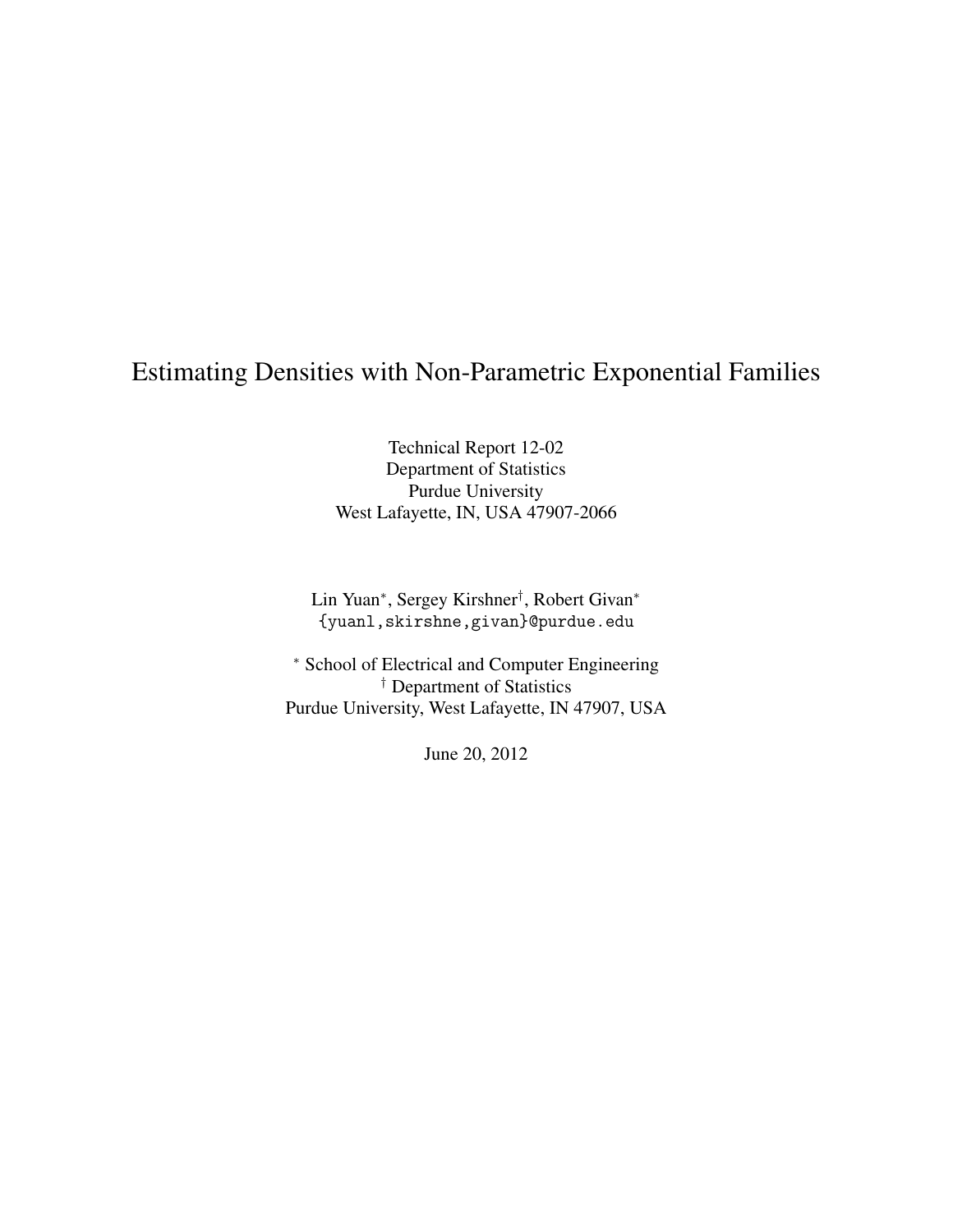### Abstract

We propose a novel approach for density estimation with exponential families for the case when the true density may not fall within the chosen family. Our approach augments the sufficient statistics with features designed to accumulate probability mass in the neighborhood of the observed points, resulting in a nonparametric model similar to kernel density estimators. We show that under mild conditions, the resulting model uses only the sufficient statistics if the density is within the chosen exponential family, and asymptotically, it approximates densities outside of the chosen exponential family. Using the proposed approach, we modify the exponential random graph model, commonly used for modeling small-size graph distributions, to address the well-known issue of model degeneracy.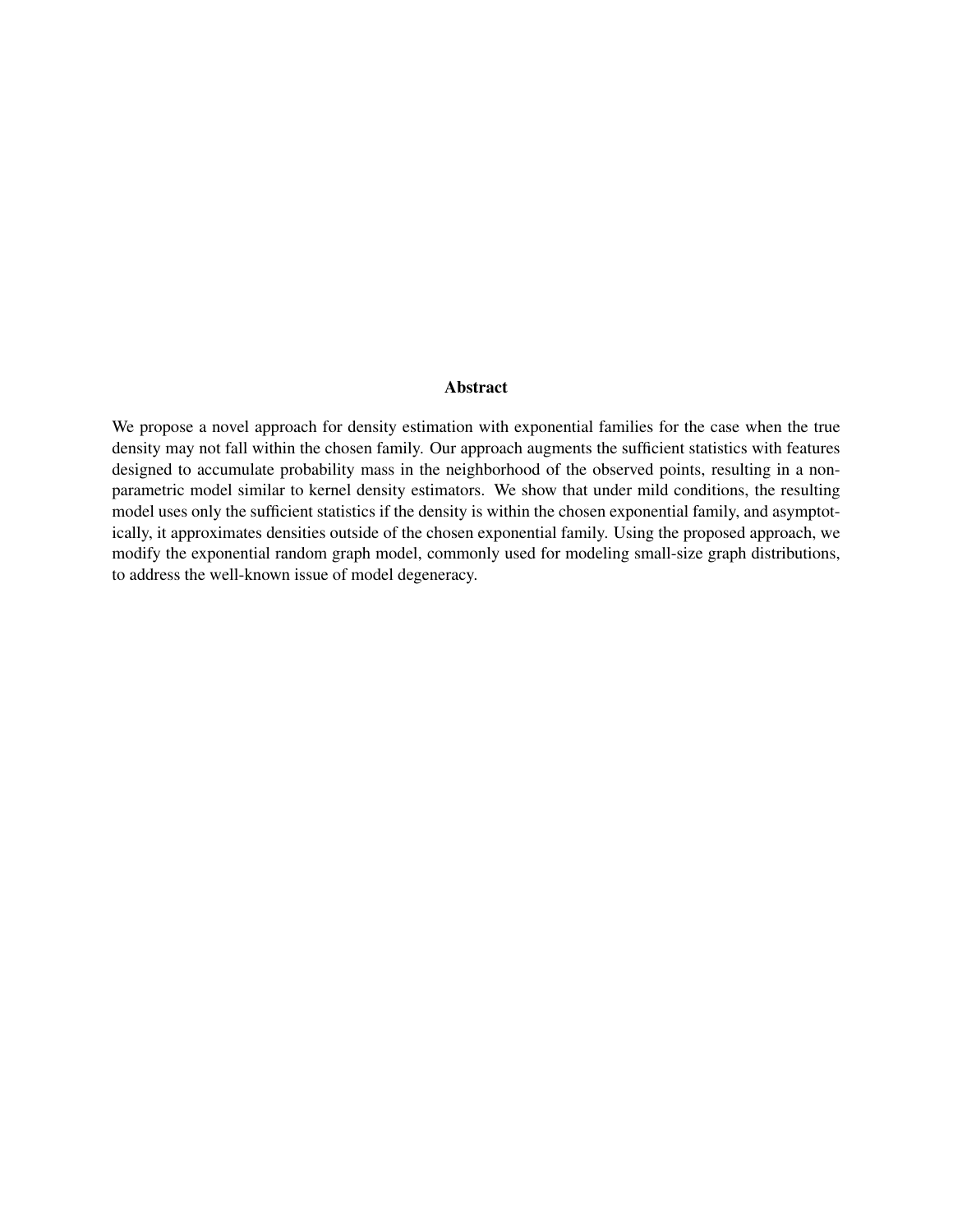# 1 Introduction

The problem of density estimation is ubiquitous in machine learning and statistics. A typical approach would assume a parametric family for the distribution from which the observed data is drawn and estimate the parameters by fitting them to the data. Among the parametric families, *exponential families* play a prominent role, as maximum likelihood estimation from complete data for exponential families is asymptotically unbiased, consistent, and efficient [\(van der Vaart, 1998,](#page-16-0) Chapter 5). Finding the maximum likelihood estimator (MLE) reduces to a convex optimization problem that requires knowing only the sufficient statistics from the data [\(Barndorff-Nielsen, 1978, Brown, 1986\)](#page-15-0). When the functional form is not readily available, *non-parametric approaches* (e.g., kernel density estimation) provide a convenient alternative by allowing the number of parameters to grow with the available data. However, if the number of components in the data vectors is large relative to the number of the available data points, non-parametric approaches may suffer from the curse of dimensionality [\(Bellman, 1957\)](#page-15-0) and overfit. From the standpoint of a bias-variance tradeoff, a parametric approach can be useful even if the number of observations is not large (as statistics of the data can often be estimated from relatively few samples) but could also be hindered by a misspecification bias if the true distribution falls outside the chosen parametric family. Conversely, non-parametric approaches can approximate any density with enough data, suffering a high variance when the data is limited or the dimensionality is even moderately large.

We propose a novel non-parametric density-estimation approach for exponential families that combines some of the strengths of parametric and non-parametric approaches. Our approach draws inspiration from kernel density estimators (KDEs), which approximate unknown densities by placing probability mass around the observations, and from the exponential families by imposing global constraints in matching the statistics. Exponential families are derived by maximizing the Shannon's entropy of the estimated distribution subject to the constraint that the expected values of the chosen statistics (features) with respect to the empirical and the estimated distributions must match. Our proposed exponential family model imposes additional constraints requiring a small constant probability mass around each example point. We accomplish this by augmenting the set of given statistics (features) with kernel functions centered around the observations, so that the expected value for each of these functions represents the probability mass concentrated around an example point. The resulting exponential family model is non-parametric, as each data point has a parameter associated with it. The objective function for the parameter estimation is convex and contains an  $\ell_1$ -penalty term for each added parameter. These penalties encourage sparsity by potentially making many of the added parameters vanish. We show that if the true distribution is within the exponential family model with the chosen statistics, then as the sample size increases, all parameters associated with the added local features vanish and our approach converges to the true distribution. If the true distribution is *not* from the chosen exponential family, then, our approach provides a close approximation to the unknown density, comparable to KDEs.

Our work is in part motivated by a problem of learning distributions over graphs from examples of observed networks, typically from a *single* network. Such data arises in many domains, including social sciences, bioinformatics, and systems sciences. Among the approaches to this problem, one of the perhaps most-studied is the exponential random graph model (ERGM, or in the social network literature,  $p\star$ , e.g., [Frank and Strauss, 1986, Holland and Leinhardt, 1981,](#page-15-0) [Wasserman and Pattison, 1996\)](#page-16-0). ERGMs use graph statistics as features to define an exponential family distribution over all possible graphs with a given number of nodes. Such models have the desirable property of learning a distribution that matches the observed graph statistics. the expected value for the chosen statistics in the observed population. However, ERGMs often suffer from issues of *degeneracy* [\(Handcock, 2003,](#page-15-0) [Lunga and Kirshner, 2011, Rinaldo et al., 2009\)](#page-16-0) manifested in placing most of the probability mass on unrealistic graphs (e.g., an empty or a complete graph), very dissimilar to the observed graph(s). As an illustration of our approach, we propose a modification to ERGMs which alleviates the above issue of degeneracy in moderate-sized graphs.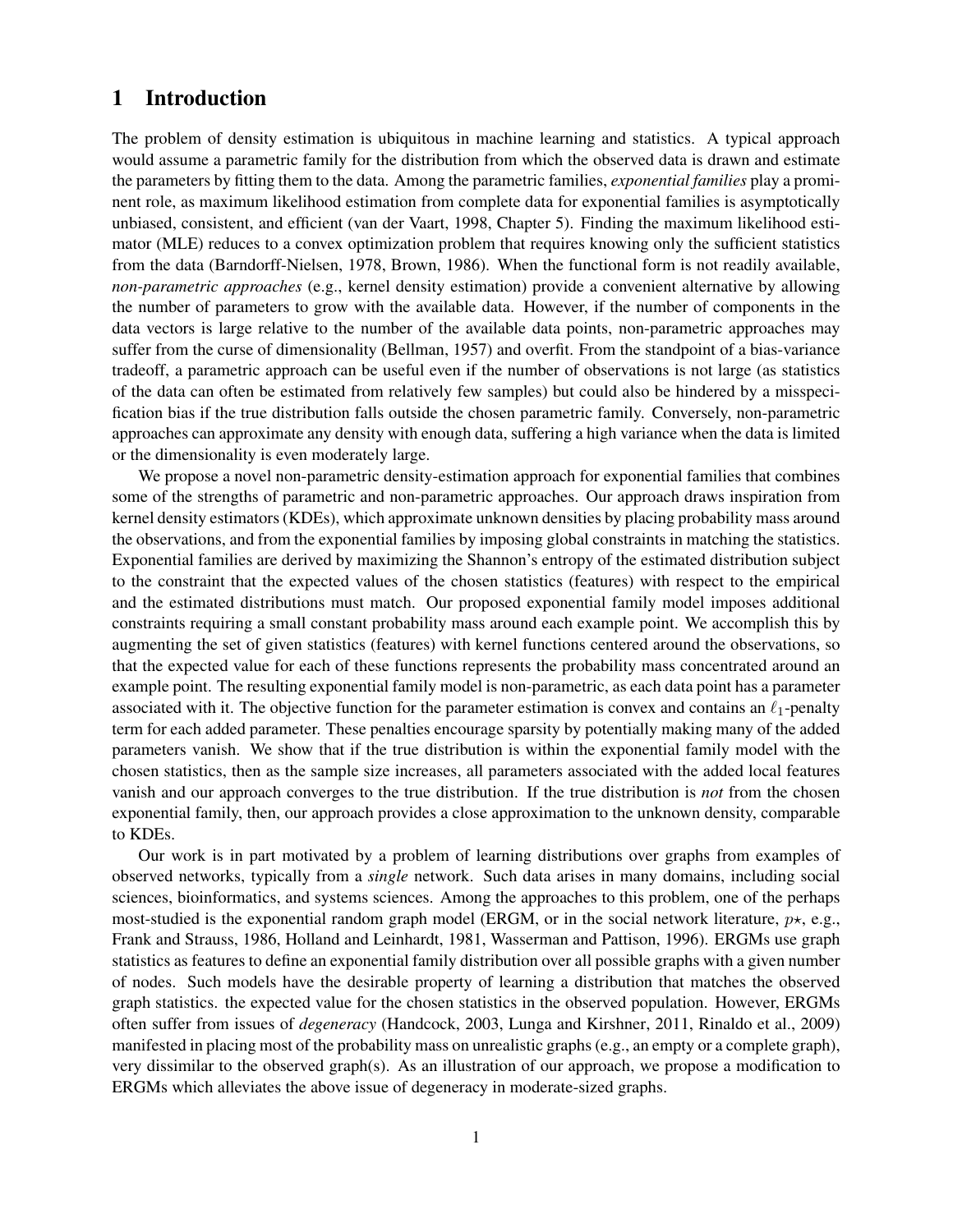<span id="page-3-0"></span>The main contributions of this paper are a novel framework for non-parametric estimation of densities with exponential family models that is applicable when the number of data points is relatively small, analysis of of its convergence properties, and a modification of ERGMs that remedies one of the degeneracy issues. The paper is structured as follows. In Section 2, we briefly describe the exponential family models. In Section [3](#page-4-0) we introduce the features we use to constrain the probability mass around the data points and derive a formulation for a new model from first principles. In Section [3.3,](#page-6-0) we derive some of the new model's properties, and then discuss the resulting parameter-estimation optimization problem and our approach to solving it in Section [3.4.](#page-7-0) In Section [4,](#page-8-0) we propose a new model for distributions over networks with a moderate number of nodes. We explore the properties of our estimator for 1-dimensional densities and for modeling network data via an empirical study in Section [5,](#page-10-0) and finally discuss our findings and outline possible future directions in Section [6.](#page-13-0)

# 2 Exponential Family

We briefly introduce the exponential family of distributions before describing our contribution, a nonparametric exponential family.

Suppose X is a vector of random variables with support  $\mathcal{X} \subseteq \mathbb{R}^m$ . A distribution for X belongs to the exponential family of distributions with sufficient statistics  $t:\mathcal{X}\to\mathcal{H}\subseteq\mathbb{R}^d,$  if its probability density has a functional form:<sup>1</sup>

$$
f^{E}(\mathbf{x}|\boldsymbol{\lambda}) = \frac{1}{Z(\boldsymbol{\lambda})} q(\mathbf{x}) \exp \langle \boldsymbol{\lambda}, \boldsymbol{t}(\mathbf{x}) \rangle \text{ where}
$$
  

$$
Z(\boldsymbol{\lambda}) = \int_{\mathcal{X}} q(\mathbf{x}) \exp \langle \boldsymbol{\lambda}, \boldsymbol{t}(\mathbf{x}) \rangle \, d \mathbf{x} < \infty
$$
 (1)

is a partition function,  $\lambda$  is a vector of canonical parameters,  $q : \mathcal{X} \to \mathbb{R}$  is a base measure, and  $\langle \cdot, \cdot \rangle$  denotes the Euclidean inner product. We further assume that the exponential family is regular (i.e. the canonical parameter space is open). Assuming q is fixed, let  $\mathcal{EF}_t$  denote the set of all possible distributions of the form  $(1)$  with the set of sufficient statistics  $t$ .

Given samples  $x^{1:n} \triangleq (x^1, \ldots, x^n) \stackrel{i.i.d}{\sim} f$  where  $f : \mathcal{X} \to \mathbb{R}$  is an unknown density with the same support as q. Let  $\hat{f}_n : \mathcal{X} \to \mathbb{R}$  be the empirical distribution for  $x^{1:n}$ ,  $\hat{f}_n(x|x^{1:n}) = \frac{1}{n}$  $\frac{1}{n} \sum_{i=1}^{n} \delta(\boldsymbol{x}^{i})$  where  $\delta(x)$  is a Dirac delta function. Exponential families can be obtained as a solution to the optimization problem of minimizing the relative entropy subject to matching the moment constraints of the empirical and the estimated distributions:

$$
f_n^E(\boldsymbol{x}) = \underset{f^E \in \mathcal{F}}{\arg \min KL} \left( f^E \parallel q \right) \text{ subj to}
$$
 (2)

$$
E_{f_n^E(\boldsymbol{x})}\left[\boldsymbol{t}\left(\boldsymbol{x}\right)\right] = E_{\hat{f}_n(\boldsymbol{x}|\boldsymbol{x}^{1:n})}\left[\boldsymbol{t}\left(\boldsymbol{x}\right)\right].\tag{3}
$$

A distribution  $f_n^E(x|\hat{\lambda}_n) \in \mathcal{EF}_t$  satisfying (3) can be found by maximizing the log-likelihood  $l(\lambda)$  =  $\langle \boldsymbol{\lambda}, \frac{1}{n}$  $\frac{1}{n}\sum_{i=1}^n \bm{t}\left(\bm{x}^i\right)\rangle - \log Z\left(\bm{\lambda}\right)$ , and provided  $\bm{t}^{\star} = E_{\hat{f}_n(\bm{x}|\bm{x}^{1:n})}\left[\bm{t}\left(\bm{x}\right)\right] \in \text{rint}\left(\text{conv}\left(\mathcal{H}\right)\right)$ , a maximum likelihood estimate (MLE)  $\hat{\lambda}_n$  satisfying (3) exists [\(Wainwright and Jordan, 2008\)](#page-16-0), and will be unique if  $\mathcal{EF}_t$  is minimal [\(Brown, 1986\)](#page-15-0). If  $f \in \mathcal{EF}_t$ , then  $\hat{\lambda}_n \stackrel{p}{\rightarrow} \lambda$  [\(van der Vaart, 1998\)](#page-16-0).

However, if the true distribution does not fall within the chosen exponential family,  $f \notin \mathcal{EF}_t$ , the estimated model may provide a poor approximation to the true density. As will be illustrated in Section [4,](#page-8-0) for the case of discrete random vectors  $X$  from the exponential family with a bounded support  $H$ , finding

<sup>&</sup>lt;sup>1</sup> For notational convenience, we denote  $X = x$  by x.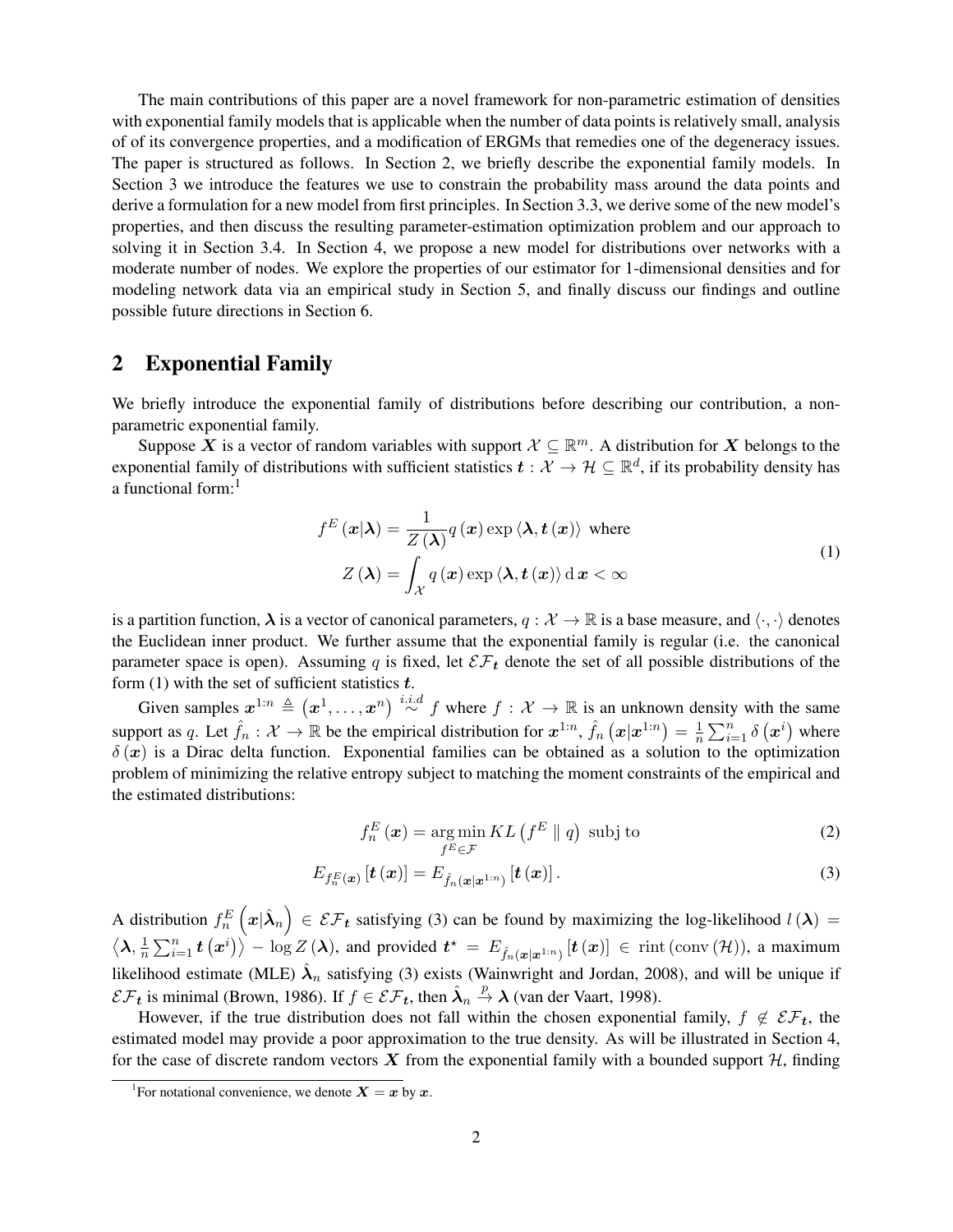<span id="page-4-0"></span>

Figure 1: Density estimation from samples from a t-distribution. Black x's are samples; the black solid line is the true density, the blue dashed line is the fitted Gaussian density, and the red dashed line is the fitted non-parametric Gaussian density with non-parametric exponential family model with Gaussian kernel with width 1.5.

the MLE under the wrong modeling assumption  $f \in \mathcal{EF}_t$  may assign very little probability mass to the observed samples  $x^{1:n}$ .

# 3 Non-parametric Exponential Family

In this section, we propose a new family of distributions, a modification to the exponential family  $\mathcal{EF}_t$ . Our proposed approach modifies the set of features so that the estimated density (or a probability mass function for discrete vectors) places approximately the same amount of mass around each sample  $x^i$ ,  $i =$  $1, \ldots, n$  as the empirical distribution. This approach allows using exponential family models to approximate distributions outside of the exponential family (e.g., mixtures, heavy-tailed distributions). This approach can also be used to avoid degeneracy in cases where the set of features is poorly chosen (e.g., modeling of graphs with ERGMs).

### 3.1 Motivation

Suppose a set of samples from an unknown density "looks" Gaussian except perhaps for a few outliers in the tails (Figure 1). Should we fit a Gaussian? If not, should we use a non-parametric approach? Our approach combines both by using the exponential family with given features (e.g.  $t(x) = (x, x^2)$  in the case of a univariate Gaussian) as a starting point and then adding features for each data point. It draws inspiration from KDEs (also known as Parzen windows, [Parzen, 1962\)](#page-16-0),

$$
f_n^{\text{KDE}}(\boldsymbol{x}|\boldsymbol{x}^{1:n}) = \frac{1}{n} \sum_{i=1}^n K_{\mathbf{H}}(\boldsymbol{x};\boldsymbol{x}^i) \text{ where}
$$

$$
K_{\mathbf{H}}(\boldsymbol{x};\boldsymbol{x}^i) = |\mathbf{H}|^{-\frac{1}{2}} K\left(\mathbf{H}^{-\frac{1}{2}}(\boldsymbol{x} - \boldsymbol{x}^i)\right).
$$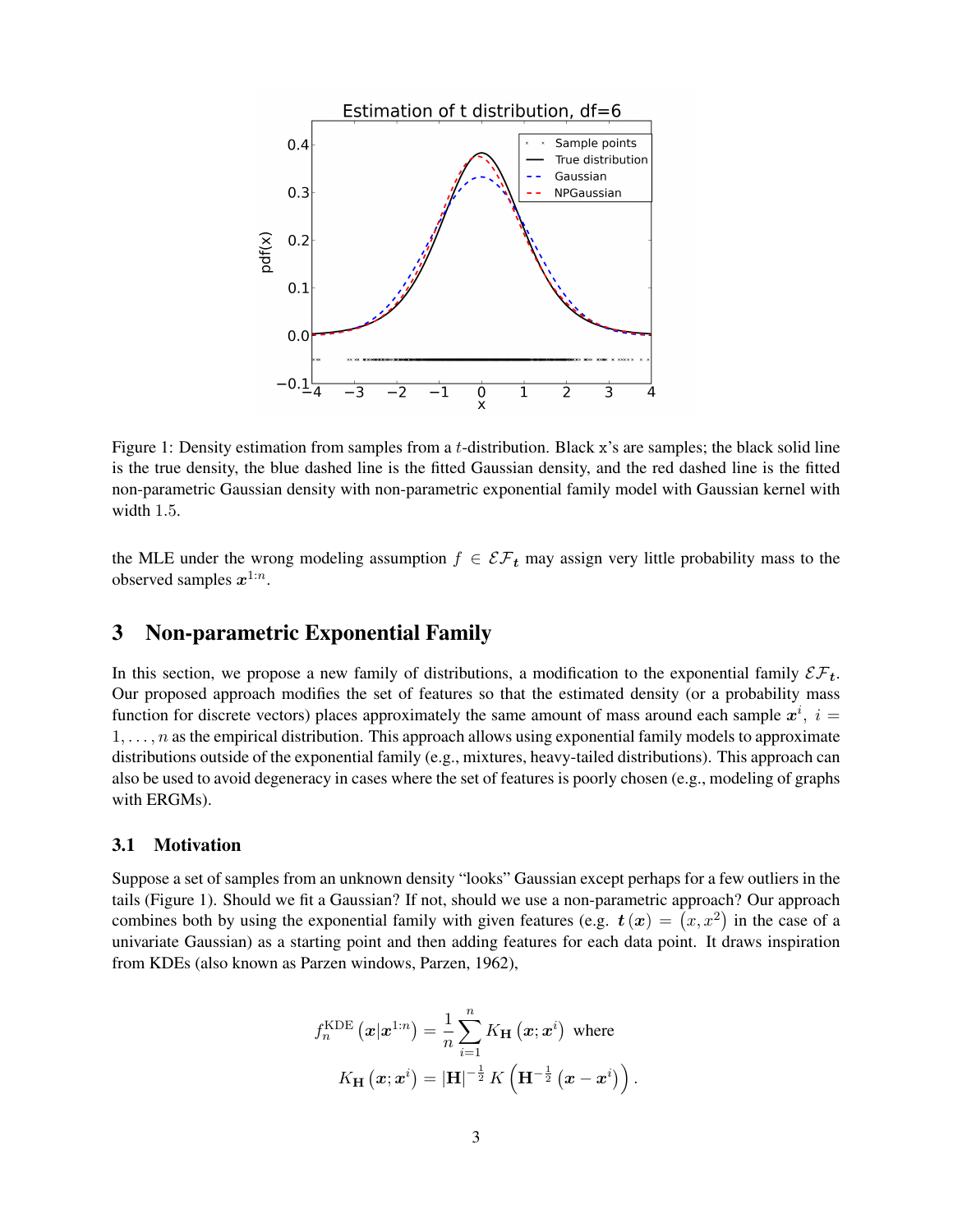<span id="page-5-0"></span>K is a univariate kernel function, a bounded probability density function on R.  $K_{\rm H}$  is a multivariate kernel function with a symmetric positive definite bandwidth matrix  ${\bf H};$  in this paper, we assume  ${\bf H}=h^2{\bf I}_d$ (assuming  $\boldsymbol{x} \in \mathbb{R}^d$ ).

The uniform kernel is an indicator function on  $\left[-\frac{1}{2}\right]$  $\frac{1}{2}, \frac{1}{2}$  $\frac{1}{2}$ :

$$
K_U(x) = 1 \text{ if } |x| \leq \frac{1}{2}, \text{ and } 0 \text{ otherwise,}
$$

where a multi-dimensional version is a weighted indicator function for the hypercube centered at  $x^i$  with each side equal to  $\frac{h}{2}$ . Most other kernels used with KDE are smooth approximations of  $K_U$ , e.g., Gaussian kernel  $K_N(x) = \frac{1}{\sqrt{2}}$  $\frac{1}{2\pi}e^{-x^2/2}$ . KDE matches the mass around each data point (weighted according to the kernel) to that of the empirical distribution. Since the empirical distribution approaches the true distribution as  $n$  increases, the accuracy of KDE approximation improves with the increase in the number of data points and the decrease of bandwidth parameter  $h$ . The resulting representation however requires keeping all of the observations as parameters and requires exponentially many data points in the dimension  $d$  to approximate the underlying density well.

### 3.2 Formulation

Our approach preserves the mass around each data point by introducing additional moment constraints. Let  $\mathcal{B} \subseteq \mathcal{X}$  be a region in the support of X, and let  $\mathcal{I}_{\mathcal{B}}(x) = 1$  if  $x \in \mathcal{B}$ , and  $\mathcal{I}_{\mathcal{B}}(x) = 0$  otherwise denote an indicator function for B. Given metric space  $(\mathcal{X}, \sigma)$ , let  $\mathcal{B}_i = \{x \in \mathcal{X} : \sigma(x^i, x) \leq \varepsilon\}$  be an  $\varepsilon$ -neighborhood of  $x_i$ . Then the probability mass for density f in the  $\varepsilon$ -neighborhood  $B_i$  of  $x_i$  is  $P(B_i)$  =  $E_f$  [ $\mathcal{I}_{\mathcal{B}_i}$ ]. We propose adding constraints to [\(3\)](#page-3-0) which would approximately match the probability masses for  $\mathcal{B}_i$  (i = 1, ..., n) between the empirical and the estimated distributions ( $\hat{f}_n$  and  $f_n$  respectively):

$$
\left| E_{\hat{f}_n(\boldsymbol{x}|\boldsymbol{x}^{1:n})} \left[ \mathcal{I}_{\mathcal{B}_i}(\boldsymbol{x}) \right] - E_{f_n(\boldsymbol{x}|\boldsymbol{x}^{1:n})} \left[ \mathcal{I}_{\mathcal{B}_i}(\boldsymbol{x}) \right] \right| \leq \beta_i,
$$
\n(4)

where  $\beta_i \geq 0$  determine how closely the masses should match. Similar to KDEs,  $\mathcal{I}_{\mathcal{B}_i}$  in (4) may be replaced with a multidimensional kernel  $K_{\mathbf{H}}\left(\boldsymbol{x}^{i};\boldsymbol{x}\right)$ , which assigns decaying importance of mass away from the center (e.g., a smoothed version of  $\mathcal{I}_{\mathcal{B}_i}$ ). We will use  $t_a^i \triangleq K_H(\boldsymbol{x}^i;\boldsymbol{x})$ , and use  $\boldsymbol{t}_a(\boldsymbol{x}) \triangleq \left[t_a^1(\boldsymbol{x}), \ldots, t_a^n(\boldsymbol{x})\right]$ to augment the statistics  $t$  in estimating densities.<sup>2</sup> In addition to the canonical parameters  $\lambda$  for sufficient statistics, we add *augmented* parameters  $\lambda_a$  for the augmented statistics  $t_a(x)$ .

Our proposed density approximation  $(f_n^{NE}(\boldsymbol{x}))$  is a solution to

$$
f_n^{NE}(\boldsymbol{x}|\boldsymbol{x}^{1:n}) = \underset{f^{NE} \in \mathcal{F}}{\arg \min} KL(f^{NE} \parallel q) \text{ subj to}
$$
  

$$
E_{f_n^{NE}(\boldsymbol{x}|\boldsymbol{x}^{1:n})}[\boldsymbol{t}(\boldsymbol{x})] = E_{\hat{f}_n(\boldsymbol{x}|\boldsymbol{x}^{1:n})}[\boldsymbol{t}(\boldsymbol{x})],
$$
  

$$
\left| E_{f_n^{NE}}\left[t_a^i(\boldsymbol{x})\right] - E_{\hat{f}_n}\left[t_a^i(\boldsymbol{x})\right] \right| \leq \beta_i, \ i = 1, ..., n.
$$
 (5)

 $f_n^{NE}$  falls within the generalized MaxEnt framework [\(Dudik et al., 2007\)](#page-15-0):

$$
f(\mathbf{x}) = \frac{1}{Z(\lambda, \lambda_a)} q(\mathbf{x}) \exp\left[ \langle \lambda, t(\mathbf{x}) \rangle + \langle \lambda_a, t_a(\mathbf{x}) \rangle \right]
$$
  

$$
Z(\lambda, \lambda_a) = \int_{\mathcal{X}} q(\mathbf{x}) \exp\left[ \langle \lambda, t(\mathbf{x}) \rangle + \langle \lambda_a, t_a(\mathbf{x}) \rangle \right] d\mathbf{x}.
$$
 (6)

<sup>2</sup>We omit h from  $t_a^i$  for the simplicity of notation. It is a tuning parameter that may be set globally for all  $i = 1, ..., n$ .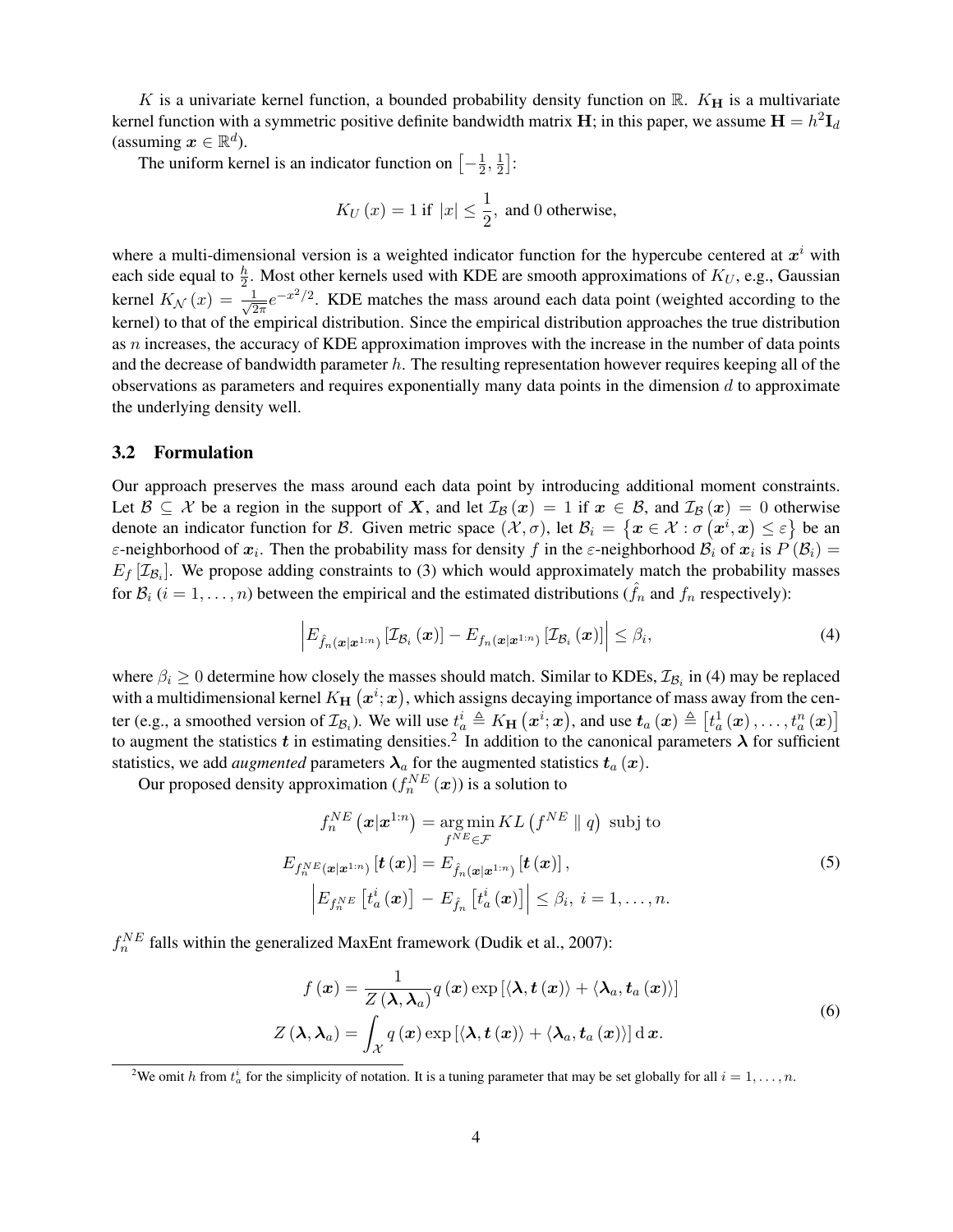<span id="page-6-0"></span>Let  $s(x) \triangleq (t(x), t_a(x))$  and  $\theta \triangleq (\lambda, \lambda_a)$  be a combined set of statistics and parameters, respectively, for the augmented model. A specific set of parameter values for the distribution in [\(6\)](#page-5-0) satisfying the constraints in [\(5\)](#page-5-0) can be found by maximizing the penalized log-likelihood

$$
l(\boldsymbol{\theta}) = \left\langle \boldsymbol{\theta}, \frac{1}{n} \sum_{i=1}^{n} s(\boldsymbol{x}^{i}) \right\rangle - \ln Z(\boldsymbol{\theta}) - \sum_{i=1}^{n} \beta_{i} |\lambda_{a}^{i}|.
$$
 (7)

Note that the distribution  $f_n^{NE}$  3 satisfying the constraint in [\(5\)](#page-5-0) will always exist since  $\hat{f}_n$  satisfies all of the above constraints.

We refer to the above class of models as *non-parametric exponential family models*, since the number of non-zero parameters  $\theta = (\lambda, \lambda_a)$  may increase with the number of available data points. We will denote this family by  $N \mathcal{E} \mathcal{F}_s$ . Clearly  $\mathcal{E} \mathcal{F}_t \subseteq N \mathcal{E} \mathcal{F}_s$  as all the augmented parameters can be set to 0. Let  $\hat{\theta}_n = \left(\tilde{\lambda}_n, \tilde{\lambda}_{a,n}\right)$  be the MLE of  $(\lambda, \lambda_a)$  for the case of n samples. The  $\ell_1$ -penalty in (7) is known to be sparsity-inducing (e.g., [Bach et al., 2011\)](#page-15-0), so in practice, many of  $\tilde{\lambda}_{a,n}^i = 0$ .

Note that the framework in [\(5\)](#page-5-0) allows matching the moments of the estimated distribution to some predetermined vector  $t^* \in \text{rint } (\text{conv } (\mathcal{H}))$  instead of the empirical moments  $E_{\hat{f}_n(\bm{x}|\bm{x}^{1:n})}[t(\bm{x})]$ , leading to the same functional form for the density [\(6\)](#page-5-0), but with an additional linear term  $\langle \lambda, t^* - \frac{1}{n} \rangle$  $\frac{1}{n}\sum_{i=1}^n \boldsymbol{t}\left(\boldsymbol{x}^i\right)\big\rangle$ in (7) [\(Dudik et al., 2007\)](#page-15-0). Thus, our non-parametric density estimator is capable of satisfying global constraints (matching a set of provided moments, e.g., learning a distribution with a given covariance). We are not aware of other non-parametric methods with this capability.

#### 3.3 Theoretical Properties

The proofs appear in the Appendix [A.](#page-17-0)

**Theorem 3.1.** *Suppose a vector of random variables* X *with support on* X *has a density*  $f \in \mathcal{EF}_t$  *with* features  $\bm{t}:\mathcal{X}\to\mathcal{H}\subseteq\mathbb{R}^d$  and a vector of canonical parameters  $\bm{\lambda}\in\mathcal{C}\in\mathbb{R}^d$ . Suppose  $\bm{x}^1,\ldots,\bm{x}^n\triangleq\bm{x}^{1:n}$ is a sequence of i.i.d. random vectors drawn from f. Let  $f_n^{NE}\left(\bm x|\hat{\bm\theta}_n,\bm x^{1:n}\right)\in\mathcal{NEF}_{\bm s}$  be the MLE solution

*of* [\(5\)](#page-5-0),  $\hat{\boldsymbol{\theta}}_n = \left(\tilde{\boldsymbol{\lambda}}_n, \tilde{\boldsymbol{\lambda}}_{a,n}\right)$ , with all  $\beta_i = \beta > 0$ ,  $i = 1, \dots, n$ . Assuming

- *1.* X *is compact,*
- *2.* t *is continuous,*
- 3.  $\mathcal{EF}_t$  *is a family of uniformly equicontinuous functions w.r.t x,*
- 4. *Kernel K has bounded variation and has a bandwidth parameter*  $\bf H$  *such that the series*  $\sum_{n=1}^\infty e^{-\gamma n|\bf H|}$ *converges for every positive value of* γ*,*

*then as*  $n \to \infty$ ,  $\tilde{\lambda}_{a,n}^i \stackrel{p}{\to} 0$ ,  $\forall i = 1, \ldots, n$  *and*  $\tilde{\lambda}_n \stackrel{p}{\to} \lambda$ .

Intuitively, uniform convergence is required because we need the  $n$  additional constraints be satisfied with fixed threshold  $\beta$  as long as  $n > N$ . We use Assumption 2 to relate the pointwise convergence of the MLE  $\lambda$  in regular exponential families to pointwise convergence of  $f_n^E\left(\bm x|\hat{\bm\lambda}_n\right)$ . Assumptions 1 and 3 are further employed to convert the pointwise convergence to uniform convergence of  $f_n^E$  by considering  $\mathcal{X}, \mathcal{C}$ to be subsets of the original regular exponential family.<sup>4</sup> Assumption 4 is the requirement used by [Nadaraya](#page-16-0) [\(1965\)](#page-16-0) for the uniform convergence of KDE satisfied by common kernels. Upon these uniform convergence results, the augmented constraints will be satisfied by the original MLE estimate  $\bigl[\hat{\lambda}_n,0\bigr]$  . Further, the nature

 ${}^3f_n^{NE}\left(x|\theta, x^{1:n}\right)$ 's functional form depends on both  $x^{1:n}$  and  $\theta$ , for convenience, we sometimes omit  $\theta$  and  $x^{1:n}$  in notation when referring to  $f_n^{NE}$ .

<sup>&</sup>lt;sup>4</sup> For example, Theorem 3.1 applies to the exponential family  $\mathcal{N}(\mu, \sigma^2)$  with  $\sigma \in [a, b]$ ,  $\forall b > a > 0$ , but not if  $\sigma^2 \in (0, \infty)$ .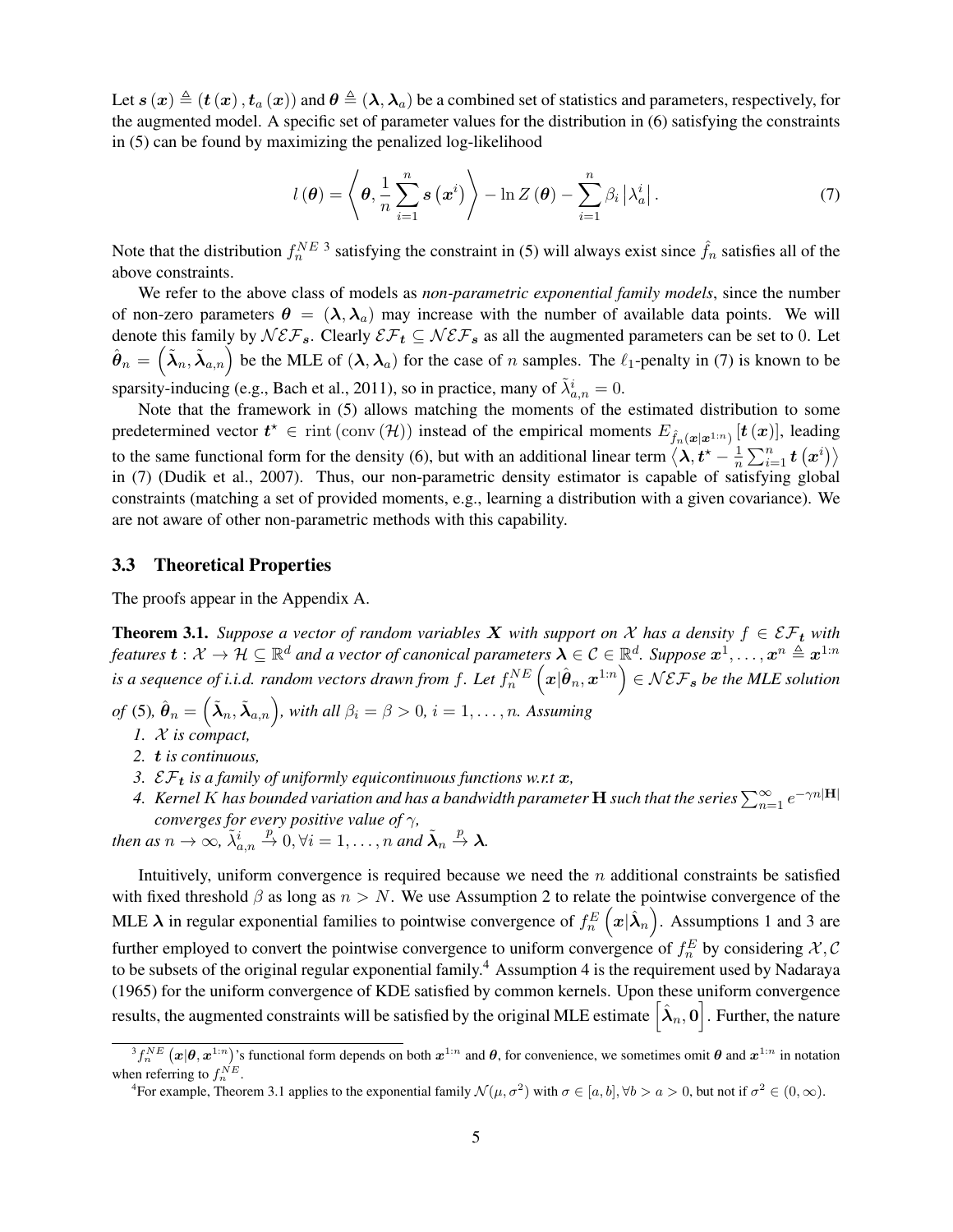<span id="page-7-0"></span>of  $\hat{\bm{\lambda}}_n$  being a maximum entropy solution guarantees that  $\big[\hat{\bm{\lambda}}_n, \bm{0}\big]$  is a maximum entropy solution under the additional constraints.

Theorem [3.1](#page-6-0) shows that if the true distribution falls within the exponential family, then as sample size increases, the estimated density from the non-parametric exponential family will have vanishing reliance on the augmented parameters.

**Theorem 3.2.** Given a probability density function  $f(x): \mathcal{X} \to \mathbb{R}$ , let  $f_n^{NE}\left(\mathbf{x}|\hat{\theta}_n, \mathbf{x}^{1:n}\right) \in \mathcal{NEF_s}$  be a *solution satisfying* [\(5\)](#page-5-0)*. If*

- *1.*  $f$  *is uniformly continuous on*  $X$ *,*
- 2.  $K_{\mathbf{H}}(\mathbf{x})$  *is uniformly continuous on*  $\mathcal{X}$ *,*
- 3. sup $_{\mathbf{x} \in \mathcal{X}} K_{\mathbf{H}}(\mathbf{x}) < \infty$ ,
- 4.  $\lim_{\|\boldsymbol{x}\|\to\infty} K_{\mathbf{H}}(\boldsymbol{x}) \prod_{i=1}^{m}$  $i=1$  $\boldsymbol{x}_i = 0,$ 1
- *5.*  $\lim_{n \to \infty} |\mathbf{H}|^{\frac{1}{2}} = 0$ ,
- 6.  $\lim_{n\to\infty} n |\mathbf{H}|^{\frac{1}{2}} = \infty$ ,

then  $f_n^{NE}\left(\boldsymbol{x}|\hat{\boldsymbol{\theta}}_n,\boldsymbol{x}^{1:n}\right)\overset{p}{\to}f\left(\boldsymbol{x}\right)$  pointwise on  $\mathcal{X}$ .

Assumptions 3-6 are required for pointwise convergence of KDE [\(Parzen, 1962\)](#page-16-0) at specific points  $x^{1:n}$ . We then extend this pointwise convergence from  $x^{1:n}$  to X, considering the probability of sampling a new  $x \in \mathcal{X}$  far away from existing  $x^{1:n}$  under the true density f. The monotone convergence theorem and the uniform continuity assumptions (1 and 2) lead to the pointwise convergence  $f_n^{NE} \stackrel{p}{\rightarrow} f$  on X.

Theorem 3.2 indicates the weak consistency of the non-parametric exponential family density estimator. Thus our proposed non-parametric approach can be used to approximate densities which are not from exponential families.

### 3.4 Estimating Parameters for Non-Parametric Exponential Families

Recently there have been a number of methods developed for optimization of convex non-smooth functions, some of them specifically aimed at log-linear problems such as [\(7\)](#page-6-0) (e.g., [Bach et al., 2011,](#page-15-0) [Shalev-Shwartz](#page-16-0) [and Tewari, 2011, Wu and Lange, 2008\)](#page-16-0). We employed a coordinate descent algorithm similar to the SUM-MET algorithm of [Dudik et al.](#page-15-0) [\(2007\)](#page-15-0) (see Algorithm [1\)](#page-8-0), primarily, due to its simplicity. Other possible approaches can be employed as well and may end up more efficient for this formulation.

The proposed algorithm iterates between optimizing canonical parameters  $\bm{\lambda}$  (by setting  $E_{\hat{f}_n}$   $[\bm{t}\left(\bm{x}\right)]=$  $E_{f_n^{NE}(x|\theta^{(k)})}[t(x)])$  and sequentially optimizing the augmented parameters  $\lambda_a$  so that the Karush-Kuhn-Tucker conditions (e.g., [Nocedal and Wright, 2006\)](#page-16-0) are satisfied:

$$
E_{\hat{f}_n}\left[t_a^i\left(\boldsymbol{x}\right)\right] - E_{f_n^{NE}(\boldsymbol{x}|\boldsymbol{\theta})}\left[t_a^i\left(\boldsymbol{x}\right)\right] \in \begin{cases} \{\beta_i\} & \lambda_a^i > 0, \\ \{-\beta_i\} & \lambda_a^i < 0, \\ (-\beta_i, \beta_i) & \beta_a^i = 0. \end{cases}
$$

Algorithm [1](#page-8-0) belies the inherent difficulty of: (1) calculation of the partial derivative  $g_i^{(k)}$  $i^{(k)}$ , and (2) an implicit search procedure to update  $\lambda_a^{j,(k)}$ , both involve calculating intractable integrals. If the support is low-dimensional and the mass is contained in a small volume, then the partition function (and thus the gradient) can be computed by numerical integration (quadrature). Alternatively, a common approach to MLE with an intractable partition function  $Z(\theta)$  is Markov Chain Monte Carlo MLE (MCMC-MLE, [Geyer](#page-15-0) [and Thompson, 1992\)](#page-15-0). For example, the time complexity at each iteration k is  $O(Sn^2)$ , where S is the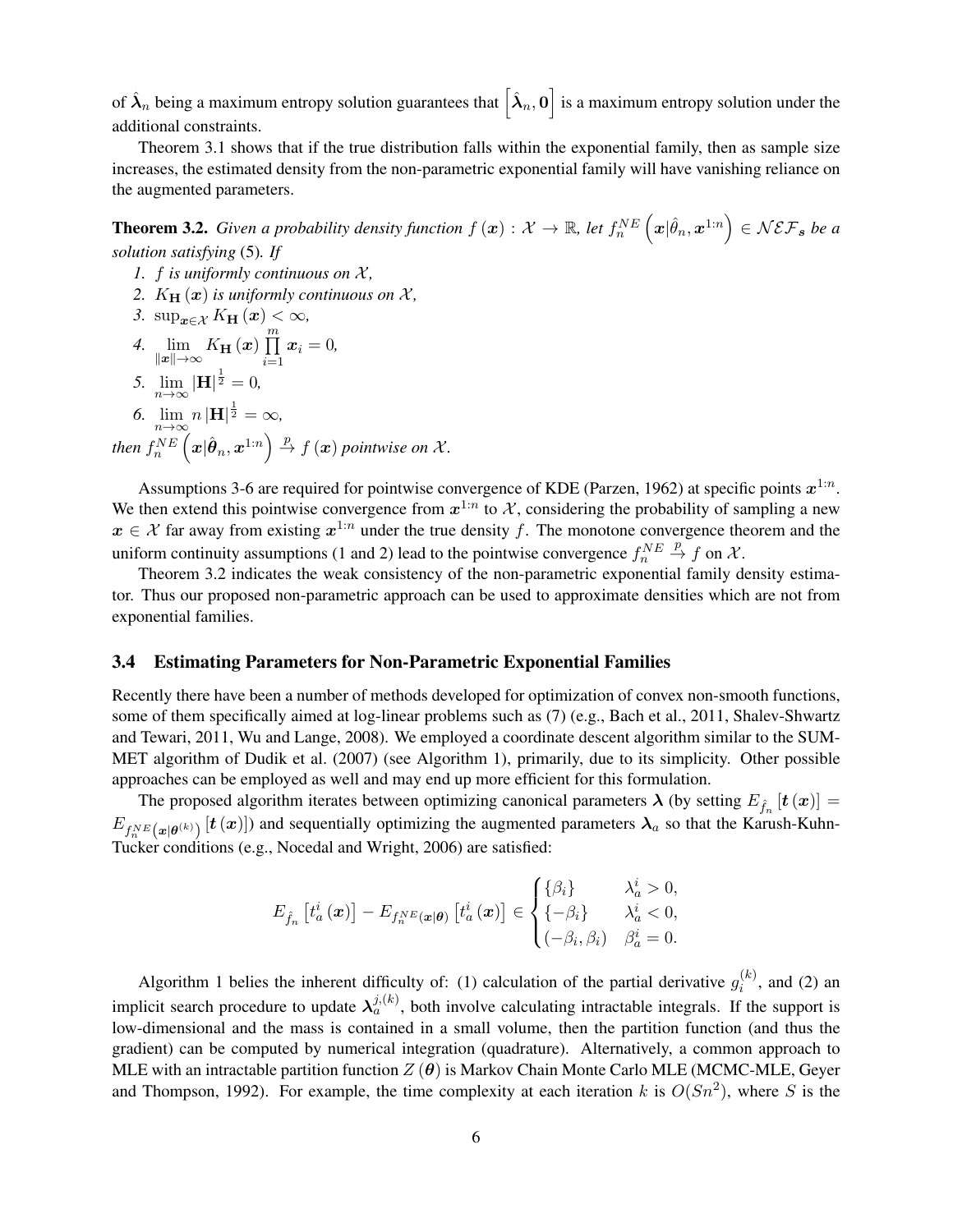#### <span id="page-8-0"></span>Algorithm 1 Non-Parametric Exponential Family Coordinate Descent

**INPUT:** Samples  $x^1, \ldots, x^n \in \mathbb{R}^d$ , sufficient statistics  $t: \mathcal{X} \to \mathcal{H}$ , augmented features  $t_a^i: \mathcal{H} \to \mathbb{R}$ ,  $i = 1, \ldots, n, \ell_1$  regularization parameters  $\beta$ **OUTPUT:** MLE  $\boldsymbol{\theta} = (\lambda^1, \dots, \lambda^d, \lambda^1_a, \dots, \lambda^n_a)$ Initialize  $\boldsymbol{\theta}^{(0)}$ Compute the sufficient statistics  $E_{\hat{f}_n(\boldsymbol{x}|\boldsymbol{x}^{1:n})}\left[\boldsymbol{t}\left(\boldsymbol{x}\right)\right]$ repeat iteration  $k = k + 1$ ,  $\theta^{(k)} = \theta^{(k-1)}$ for  $i = 1, \ldots, d$  do  $g_{i}^{\left(k\right)}=E_{\hat{f}_{n}}\left[t^{i}\left(\boldsymbol{x}\right)\right]-E_{f_{n}^{NE}\left(\boldsymbol{x}\mid\theta^{\left(k\right)}\right)}\left[t^{i}\left(\boldsymbol{x}\right)\right]$ Perform line search along  $g_i^{(k)}$  $i^{(k)}$  to update  $\lambda^{i,(k)}$ end for for  $i = 1 \ldots n$  do Solve two equations for  $\lambda_a^j$  ( $\lambda_a^{j,-}$  and  $\lambda_a^{j,+}$ , respectively):  $E_{f_n^{NE}\left(\boldsymbol{x}|\boldsymbol{\theta}^{(k)}\right)}$  $\left[t_a^j\left(\boldsymbol{x}\right)\right]=E_{\hat{f}_n}\left[t_a^j\left(\boldsymbol{x}\right)\right]-\beta_j$  $E_{f_n^{NE}\left(\boldsymbol{x}|\boldsymbol{\theta}^{(k)}\right)}$  $\left[t_{a}^{j}\left(\boldsymbol{x}\right)\right]=E_{\hat{f}_{n}}\left[t_{a}^{j}\left(\boldsymbol{x}\right)\right]+\beta_{j}% \left[t_{a}^{j}\left(\boldsymbol{x}\right)\right]$ choose  $\lambda_a^{j,(k)} = \lambda_a^{j,-}$  if  $\lambda_a^{j,-} > 0$ choose  $\lambda_a^{j,(k)} = \lambda_a^{j,+}$  if  $\lambda_a^{j,+} < 0$ choose  $\lambda_a^{j,(k)} = 0$  otherwise end for until convergence return  $\boldsymbol{\theta}^{(k)}$ 

number of Monte-Carlo samples we choose to use. However, we believe developments in optimization [\(Bach et al., 2011,](#page-15-0) [Shalev-Shwartz and Tewari, 2011,](#page-16-0) e.g.) will help us find an efficient solution.

# 4 Application to Modeling of Graphs

In this section, we turn our attention to a problem of learning a distribution over  $\mathcal{X} = \mathcal{G}_n$ , a set of undirected graphs with n vertices and no self-loops, from a single observed instance  $G^* \in \mathcal{G}_n$ , an important branch in the analysis of social networks because of complicated relational structure (e.g. [Goodreau, 2007\)](#page-15-0). A commonly used approach to this problem which arises in the analysis of social networks is to estimate a distribution using exponential random graph models (ERGMs, e.g., [Handcock, 2003,](#page-15-0) [Robins et al., 2007a,b,](#page-16-0) [Wasserman and Pattison, 1996, Wasserman and Robins, 2004\)](#page-16-0). This approach however suffers from the model degeneracy, with estimated models placing probability mass on unrealistic graphs (e.g., complete or empty) and away from the observed instance. We propose a modification to ERGMs utilizing the nonparametric exponential family approach from Section [3](#page-4-0) which alleviates the above issue of degeneracy.

## 4.1 Exponential Random Graph Models

An ERGM (or  $p^*$  model) is an exponential family model over  $\mathcal{G}_n$  which uses graph statistics as its features<sup>5</sup>. These features are typically motivated by the properties of the networks that are of interest to domain scientists (e.g., sociologists), and may include (among other local and global features) the number of edges

<sup>&</sup>lt;sup>5</sup>sufficient statistics for the exponential family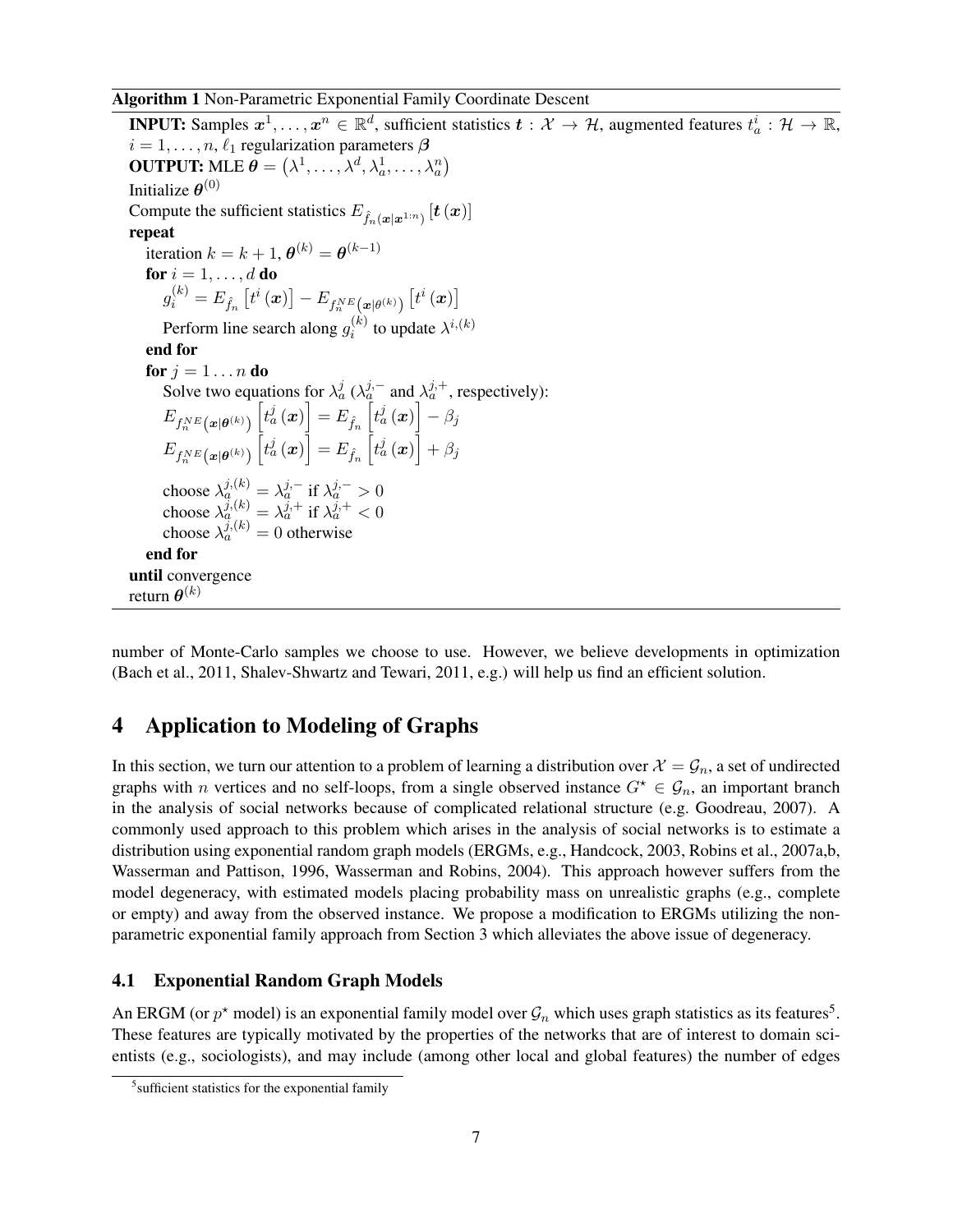<span id="page-9-0"></span>

Figure 2: Degenerate ERGM and Non-degenerate MPERGM. The models are trained based on the observation  $t_e(G^*) = 22$ ,  $t_{\Delta}(G^*) = 29$ . The orange  $\times$  is the observed statistics, and the red + is the mode of the learned model. The color bar on the right from red to blue represents the probability mass changing from high to low.

 $(t_e(G) = \sum \sum_{1 \leq i < j \leq n} e_{ij})$  and triangles  $(t_\Delta(G) = \sum \sum \sum_{1 \leq i < j < k \leq n} e_{ij} e_{ik} e_{jk})$ , where  $e_{ij} = 1$  if there is edge between nodes i and j, and 0 otherwise. The probability mass for a graph  $G \in \mathcal{G}_n$  is defined as

$$
P\left(G|\hat{\lambda}\right) = \frac{1}{Z\left(\lambda\right)} \exp\left\langle \lambda, t\left(G\right) \right\rangle, Z\left(\lambda\right) = \sum_{G \in \mathcal{G}_n} \exp\left\langle \lambda, t\left(G\right) \right\rangle.
$$
 (8)

The MLE  $\hat{\lambda}$  makes mean statistics of the distribution match that of the observed graph:  $E_{P(G|\lambda)}$   $[t(G)] =$  $\boldsymbol{t}$   $(G^{\star}).$ 

#### 4.2 Degeneracy

Let  $\mathcal{H} = \{t(G) : G \in \mathcal{G}_n\}$  be the set of all possible values for features. Even though in theory if the feature vector for the observed graph is in the relative interior of the convex hull  $t(G^*) \in \text{rint}(\text{conv}(\mathcal{H}))$ , MLE  $\lambda$  exists (and is unique if the set of features is linearly independent or minimal), in practice ERGMs often suffer from *degeneracy* [\(Handcock, 2003\)](#page-15-0) manifested in one of the following ways: (1) MLE procedure does not converge due to numerical instabilities, and (2) MLE is found, but the resulting probability mass is placed mostly on unrealistic graphs (i.e., empty or complete graphs) and little mass is placed in the vicinity of the observed graph (around  $t(G^*)$  in  $H$ , c.f. Figure 2).

We focus on addressing the second type of degeneracy; for more information of the reasons of the first type of degeneracy see [Handcock](#page-15-0) [\(2003\)](#page-15-0), [Rinaldo et al.](#page-16-0) [\(2009\)](#page-16-0). Several attempts have been made to address the second type of degeneracy issue: [Handcock et al.](#page-15-0) [\(2008\)](#page-15-0) proposed to use domain knowledge specific feature sets in addition to edge and triangle features; [Hunter and Handcock](#page-15-0) [\(2006\)](#page-15-0), [Hunter et al.](#page-15-0) [\(2008\)](#page-15-0) used curved exponential families for ERGMs; [Caimo and Friel](#page-15-0) [\(2010\)](#page-15-0) suggested Bayesian ERGMs, and [Jin](#page-16-0) [and Liang](#page-16-0) [\(2012\)](#page-16-0) devised an estimation procedure on stochastic approximation with varying truncation in parameter space. [Lunga and Kirshner](#page-16-0) [\(2011\)](#page-16-0) suggested the degeneracy issue for interior points may be due to the bounded support  $H$ , and proposed spherical features for modifying the geometry of  $H$ . In summary, there are two main approaches towards fixing degeneracy: 1) modifying the geometry [\(Handcock et al.,](#page-15-0) [2008, Hunter et al., 2008,](#page-15-0) [Lunga and Kirshner, 2011\)](#page-16-0), and 2) limiting exploration in the canonical parameter space [\(Caimo and Friel, 2010,](#page-15-0) [Jin and Liang, 2012\)](#page-16-0). Our approach belongs in the first category.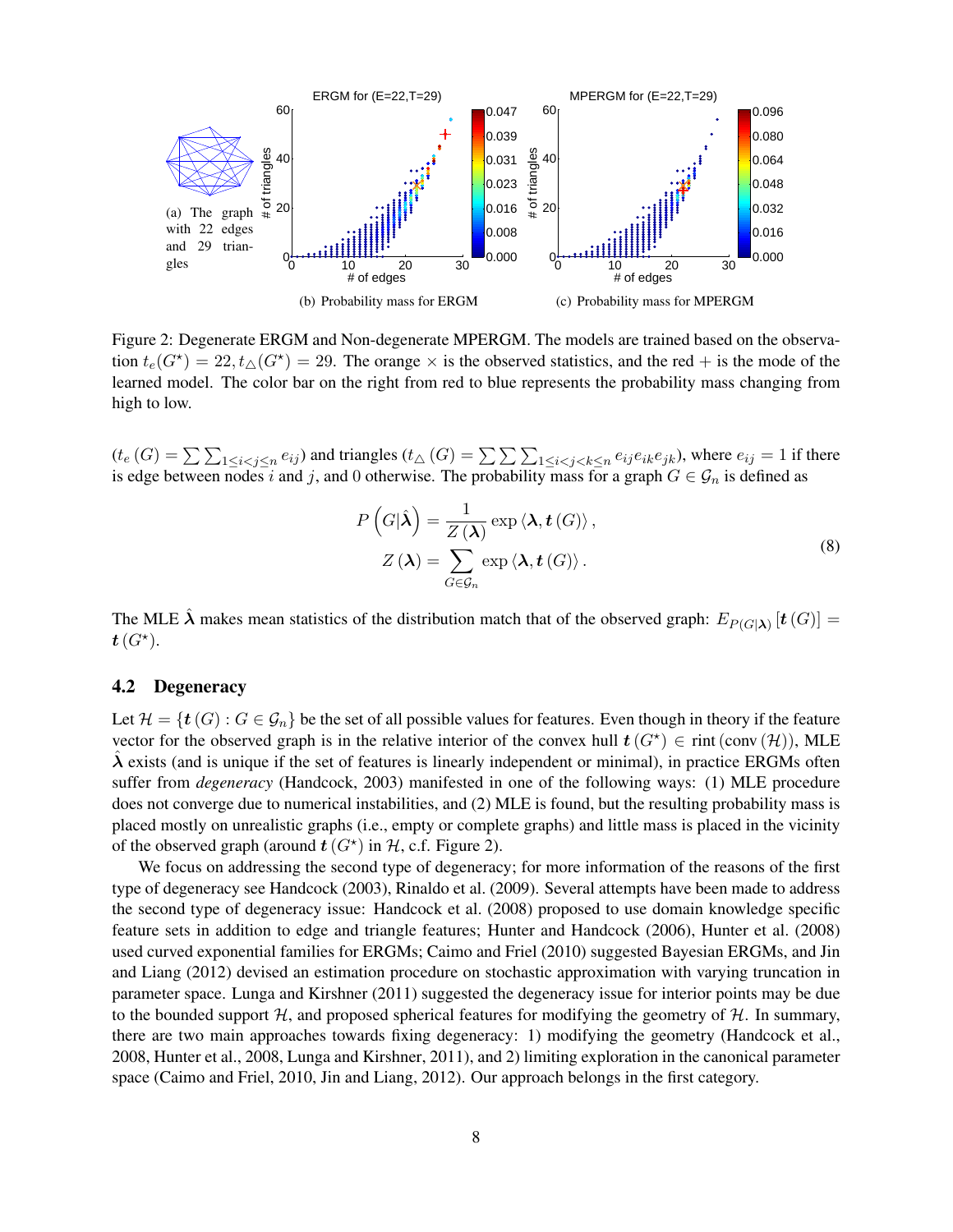#### <span id="page-10-0"></span>4.3 Mass-Preserving ERGMs

To modify ERGMs, we solve the optimization problem in [\(5\)](#page-5-0) with the uniform base measure  $q(G)$  over possible graphs  $G \in \mathcal{G}_n$ . Let  $t_a(G) = K_H(\mathbf{t}(G^*); \mathbf{t}(G))$ , a smoothed mass indicator in the neighborhood of the feature values for the observed graph. The solution is an exponential family probability mass function

$$
f(G) = \frac{1}{Z(\lambda, \lambda_a)} \exp\left[\langle \lambda, t(G) \rangle + \langle \lambda_a, t_a(G) \rangle\right]
$$

$$
Z(\lambda, \lambda_a) = \sum_{G \in \mathcal{G}_n} \exp\left[\langle \lambda, t(G) \rangle + \langle \lambda_a, t_a(G) \rangle\right].
$$

which we refer to as *mass-preserving* ERGM (MPERGM). The corresponding objective function

$$
l(\lambda, \lambda_a) = \langle \lambda, t(G^{\star}) \rangle + \langle \lambda_a, t_a(G^{\star}) \rangle - \ln Z(\lambda, \lambda_a) - \beta |\lambda_a|
$$

is concave.

There are several challenges with parameter estimation, most encountered before in ERGM fitting (e.g., [Hunter et al., 2008\)](#page-15-0). As in the continuous case, the gradient cannot be computed in closed form except for graphs of small size ( $\mathcal{G}_n$  for  $n \leq 11$ ). We therefore apply MCMC-MLE approach of [Hunter and](#page-15-0) [Handcock](#page-15-0) [\(2006\)](#page-15-0), computing  $E_f$  [ $t(G)$ ] in Algorithm [1](#page-8-0) as a sampled average  $\frac{1}{S} \sum_{i=1}^{S} (t(G^i))$  where  $G^{1:S} \stackrel{i.i.d}{\sim} f(G|\lambda, \lambda_a)$ . There are, however, two complications with this approach. One, graph sampling from ERGMs is performed using Gibbs sampling and is computationally expensive. Therefore, graphs  $G^{1:S}$ are re-sampled only once in several iterations, and reused for other iterations with weights equal to the posterior probabilities. Two, the resulting distribution over graphs can be multi-modal, and according to [Hunter](#page-15-0) [and Handcock](#page-15-0) [\(2006\)](#page-15-0), [Jin and Liang](#page-16-0) [\(2012\)](#page-16-0), the sampler can get stuck around the closest mode leading to an incorrect estimate of the gradient. Instead of performing line search, we use the direction of the gradient with a predefined step-size.

# 5 Experimental Evaluation

#### 5.1 Non-Parametric Exponential Family Density Estimation

We illustrate the behavior of the proposed non-parametric density estimator matching first and second order moment constraints (NPGaussian, i.e.  $t(x) = (x, x^2)$ ) in the univariate setting. Normal density (in  $\mathcal{EF}$ ,  $\mathcal{N}(0,1)$ ), mixture of two normals (not in  $\mathcal{EF}, \frac{1}{2}\mathcal{N}(-3,1) + \frac{1}{2}\mathcal{N}(3,1)$ ), and a t-distribution (not in  $\mathcal{EF},$ df=6) are used for simulating i.i.d samples. We vary the sample size from 10 to 1000 for training and compute the out-of-sample likelihood with an evaluation set of 100000 samples for testing. We compared the performance of our non-parametric approach, the model from the true functional family, and another nonparametric approach (KDE). There are two sets of tuning parameters, bandwidth h and the box constraint parameter  $\beta$ , assumed to be the same for all  $i = 1, ..., n$ .  $\beta$  was set according to a fixed schedule  $\beta(n) = \beta(1/\sqrt{n})$ .  $O(1/\sqrt{n})$ . h (both for KDE and for our approach) was determined based on cross-validated log-likelihood.<sup>6</sup> Gaussian kernel function is used for NPGaussian and for KDE. For estimating mixture distribution, the estimated NPGaussian model provides an approximation better than KDE, and perhaps not surprisingly, better than GMM when the training sample size is small (Figure [3\(](#page-11-0)a)). For estimating normal density, the NPGaussian model quickly converges to the normal density as suggested by Theorem [3.1](#page-6-0) (Figure [3\(](#page-11-0)b)). We also consider the case when the true sufficient statistics are given to us (constrained NPGaussian, CNPG).

 $6$ Similar to KDE, the choice of kernel width h is important for obtaining good estimates. To test how the non-parametric exponential family is affected by the choice of  $h$ , we employed the same Gaussian kernel function to do density estimation with both KDE and non-parametric Gaussian. It appears that the best bandwidth are different.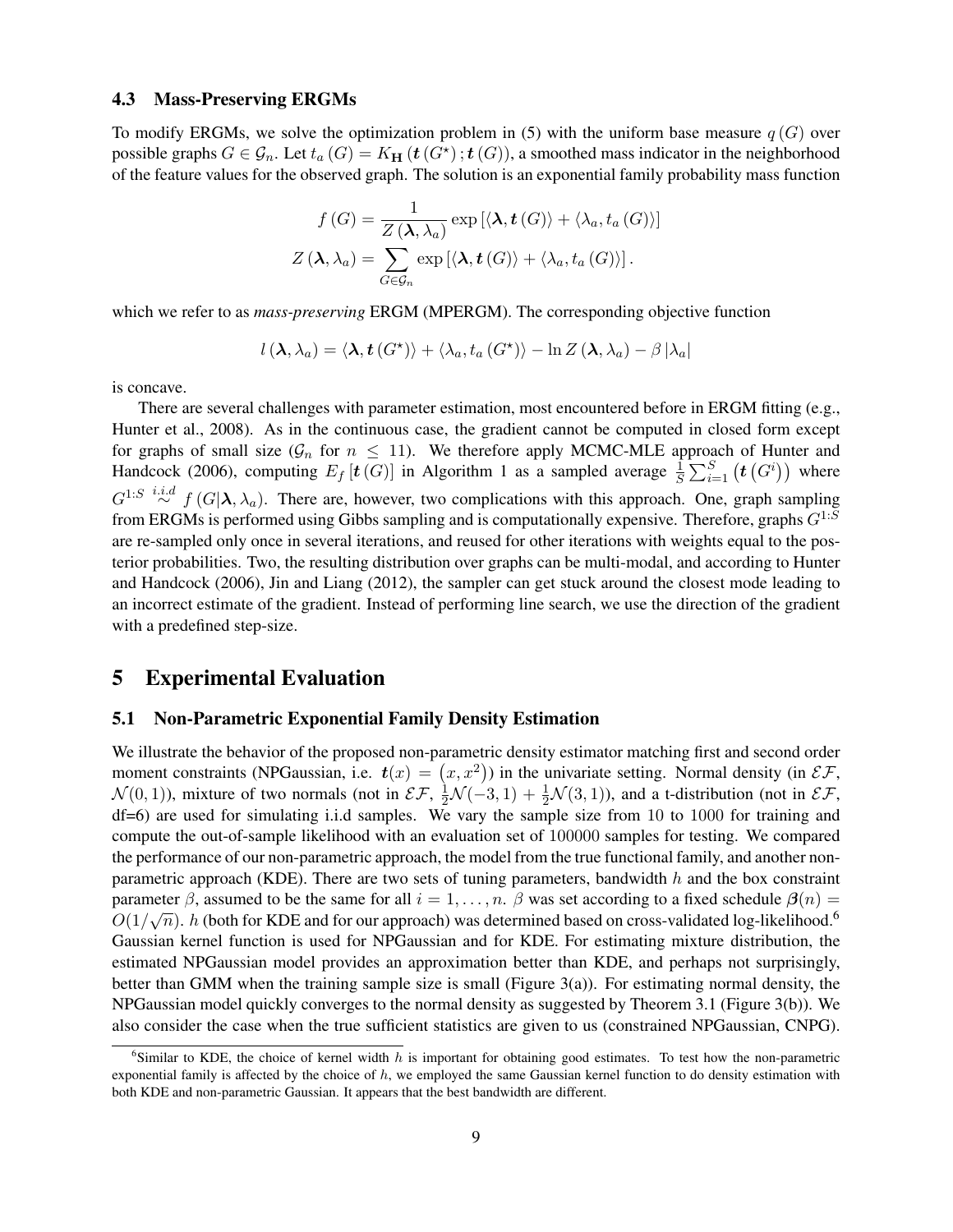<span id="page-11-0"></span>The CNPG model shows improvement over NPGaussian for small  $n$ . However, as the training sample size increases, both CNPG and NPGaussian show similar performance as the moment constraints  $t(x)$  are more accurately approximated. We also experimented with  $O(1/\log(n))$  regularization schedule for  $\beta$ s to estimate the mixed normal distribution. As  $n$  increase, the solution for NPGaussian is too sparse and gives a worse performance than KDE (Figure 3(a)). However, it also enjoys a sparse set of augmented parameters  $\lambda_a$  (Figure 3(d)), whereas with schedule  $O(1/\sqrt{n})$ , NPGaussian keeps adding non-zero  $\lambda_a$ s.



Figure 3: Estimating simple one dimensional densities. Results are averaged over 20 runs. The  $x$  axis is in log scale. (a) Mixed normal distribution (b) Normal distribution (c) t distribution (d) Number of non-zero  $\lambda_a$ s. In Figure(a,b,c), NPG: NPGaussian with  $O(1/\sqrt{n})$  schedule, NPG-1gN: NPGaussian with  $O(1/\log(n))$  schedule, CNPG: constrained NPGaussian with true global moment statistics. In (d), NPG-t: number of non-zeros for estimating t distribution with NPG, NPG-n: number of non-zeros for estimating normal distribution with NPG, NPG: number of non-zeros for estimating mixed normal distribution with NPG, CNPG: number of non-zeros for estimating mixed normal distribution with CNPG, NPG-lgN: number of non-zeros for estimating mixed normal distribution with NPG-lgN.

### 5.2 Modeling Graphs with MPERGMs

We evaluate the fit of the estimated models by comparing local statistics of the observed graph to that of the samples generated from the estimated distribution.<sup>7</sup>

We make use of three sets of local statistics commonly used as goodness-of-fit measures for ERGMs [Hunter et al.](#page-15-0) [\(2008\)](#page-15-0): the *degree distribution* (the proportion of nodes with exactly k neighbors), *edgewise shared partner distribution* (the proportion of edges joining nodes with exactly k neighbors in common), and the *minimum geodesic distance* (the proportion of connected node-pairs which has a minimum distance of  $k$ ).

We consider the number of edges and triangles as sufficient statistics,  $t(G) = (t_e(G), t_*(G))$ . First, we consider the toy domain of graphs with 8 nodes,  $\mathcal{G}_8$ . We enumerate all possible  $K = 12346$  nonisomorphic graphs and resulting feature tuples, and compute probability mass entries  $\pi_1, \ldots, \pi_K$ . We trained our MPERGM with a Gaussian kernel function with  $h = 8$ ,  $\beta = 0.2$ . Figure [2](#page-9-0) shows that MPERGM puts larger probability mass around  $G^*$ .

We also estimated MPERGMs for several social network data sets, ranging in the number of nodes from 16 to 1024, and with varying density of edges. Since the number of nodes  $n$  for these graphs are too large to enumerate  $\mathcal{G}_n$ , the graphs are drawn using Gibbs sampler, and the parameters for MPERGMs (and ERGMs, using the R package ergm [\(Hunter et al., 2008\)](#page-15-0)) are estimated using MCMC-MLE. Then 100 samples were generated using the Markov Chain with learned parameters. For MPERGM, the Markov

<sup>&</sup>lt;sup>7</sup>See [Hunter et al.](#page-15-0) [\(2008\)](#page-15-0) for a discussion on the evaluation of fit for social networks.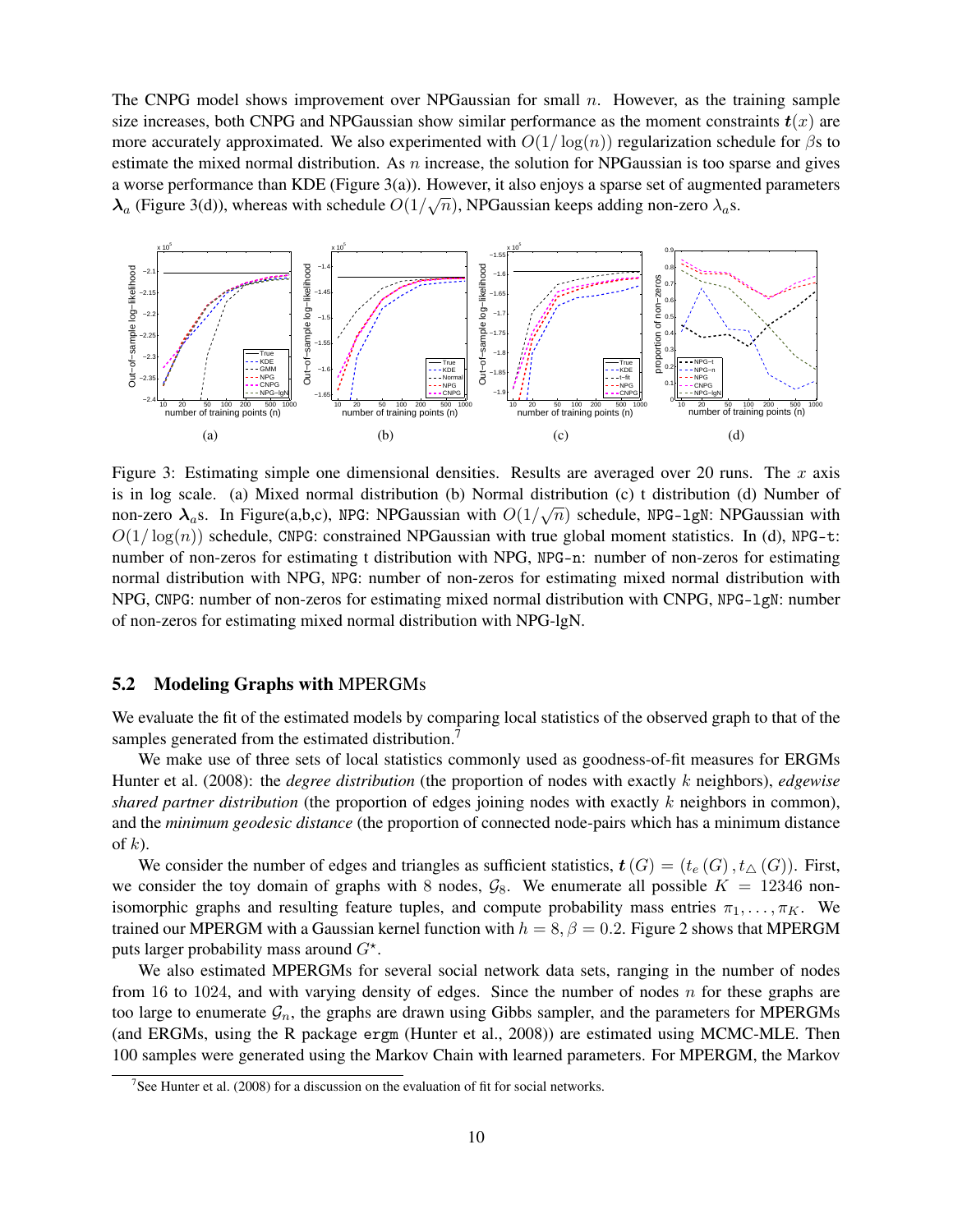<span id="page-12-0"></span>Table 1: Social network data sets. g8: The 8-node graph as in Figure [2\(](#page-9-0)a); Do: The dolphins data set [\(Lusseau et al., 2003\)](#page-16-0); Kp: The Kapferer data set [\(Hunter et al., 2008\)](#page-15-0); Fl: The Florentine Business data set [\(Hunter et al., 2008\)](#page-15-0); Fa: The Faux.Mesa.High data set [\(Hunter et al., 2008\)](#page-15-0); Ja: The Jazz data set [\(Gleiser](#page-15-0) [and Danon, 2003\)](#page-15-0); Ad: The AddHealth data set [\(Harris, 2008\)](#page-15-0); Fb: The Facebook data set [\(Moreno and](#page-16-0) [Neville, 2009\)](#page-16-0); Em: The Email data set [\(Guimera et al., 2003\)](#page-15-0).



Figure 4: Goodness of fit for small graphs. Gaussian kernel functions are used for MPERGM. ERGM is shown in blue dashed lines, and MPERGM is shown in red dashed lines. Black lines are the statistics for  $G^*$ , being closer to black line means better fit.

chain was initialized with the example graph, whereas we are not sure what initial state was used by ergm. We then run the chain for a burn-in of 1000 iterations and then use 100 iterations between each draw. The 100 samples are then used to plot the graph statistics for goodness-of-fit test in Figure 4 and Figure [5.](#page-13-0) For each estimated model, the statistics in Figure 4  $\&$  [5](#page-13-0) were generated from 100 sampled graphs obtained by running Gibbs with 1000 iterations for burn-in and 100 iterations between samples. We initialized our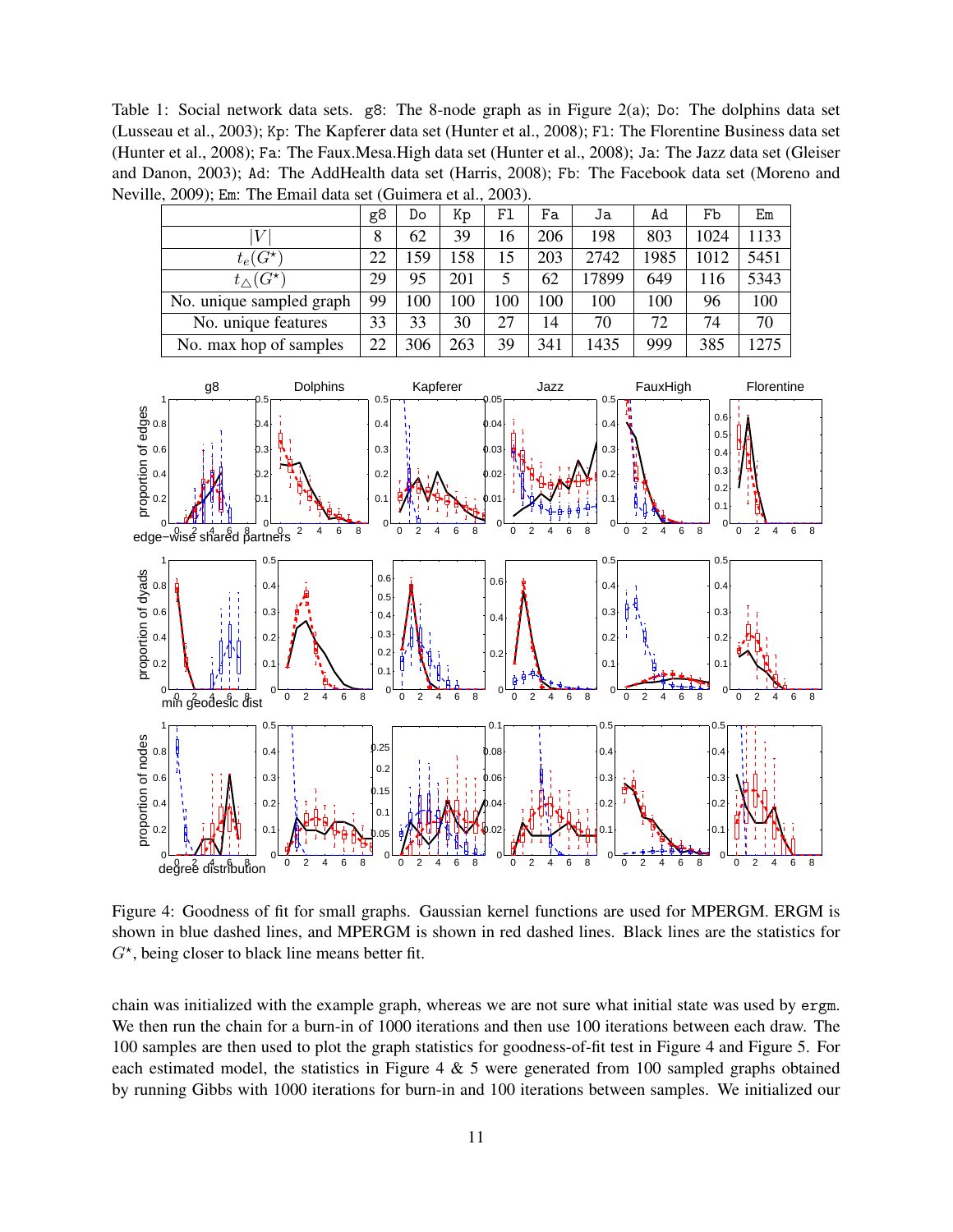<span id="page-13-0"></span>

Figure 5: Goodness of fit for large graphs. Gaussian kernel functions are used for MPERGM. ERGM is shown in blue dashed lines, and MPERGM is shown in red dashed lines.

Markov chain with the example graph, whereas we are not sure what initial state did ergm use. We used a set of hand-tuned step-size and  $h$  for different data sets, and re-scaled the edge and triangle features by a factor of  $\frac{1}{t_e(G^*)}$  and  $\frac{1}{t_{\Delta}(G^*)}$ . Empirically, we find  $h \approx 8$  and a predefined step-size 10 works well for small graphs. For graphs with several thousands of nodes, the pre-defined step-size and  $h$  needs to be larger to guarantee reasonable variance and concentration of the model. In Figure [4,](#page-12-0) ERGM is degenerate for the Florentine and Dolphins dataset, because most sampled graphs have 0-degree nodes (third row), while MPERGM is able to generate samples scoring a similar set of graph statistics. In order to investigate the variance of the learned MPERGM, we count the number of samples that are different in structure (not counting isomorphism) or different in features (number of edges and triangles), while recording the maximum number of unique edge-flips needed to get from the initial state to the sampled graph (number of max hops). The results in Table [1](#page-12-0) suggests that our sampler explores  $\mathcal{G}_n$  with a considerable range.

# 6 Discussion and Conclusions

We have proposed a non-parametric exponential family model that is capable of approximating distributions that do not fall within the exponential family empirically. As the data size increases, this model can approximate arbitrary (continuous) densities with tuning parameters controlling the sparsity. And if the true density falls within the exponential family characterized by the chosen features, the estimated non-parametric model converges to the parametric one. The proposed framework results in a non-parametric density estimator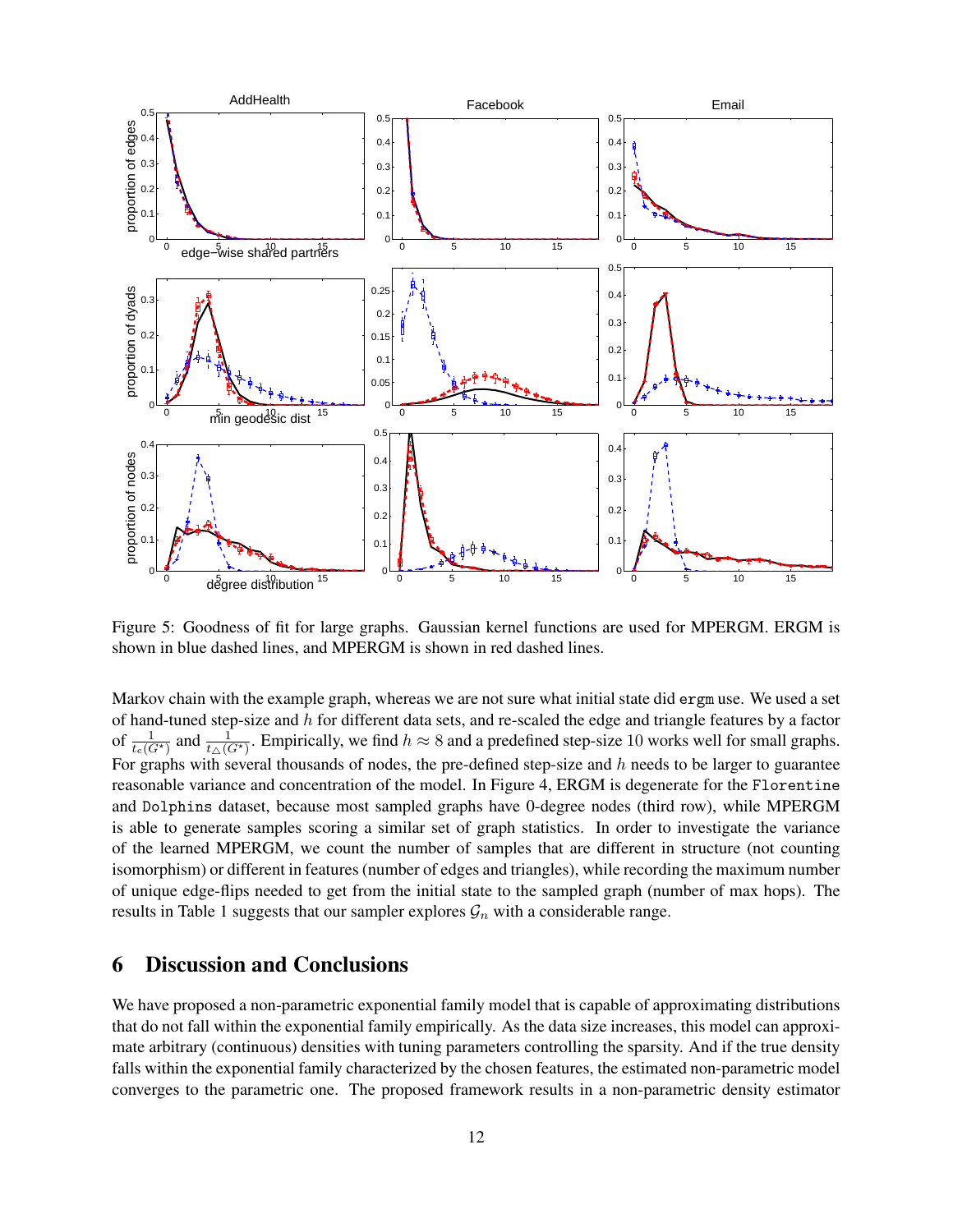which admits global constraints; if available, this information may require fewer data points to approximate the underlying density. The resulting MLE optimization problem is concave with  $\ell_1$  penalty term, but raises a computational challenge because the number of inequality constraints is proportional to the number of data points. We also adapted the approach to modify exponential random graph models for graphs to come up with an exponential family model averse to model degeneracy.

As future directions, we would like to investigate the rules for selecting bandwidth parameters, the acceleration of the optimization problem, and efficient sampling techniques for sampling from the nonparametric exponential family.

# Acknowledgements

The authors thank Anthony Quas (via <mathoverflow.net>) and Herman Rubin for their help with proofs of the theoretical results. This research was supported by the NSF Award IIS-0916686.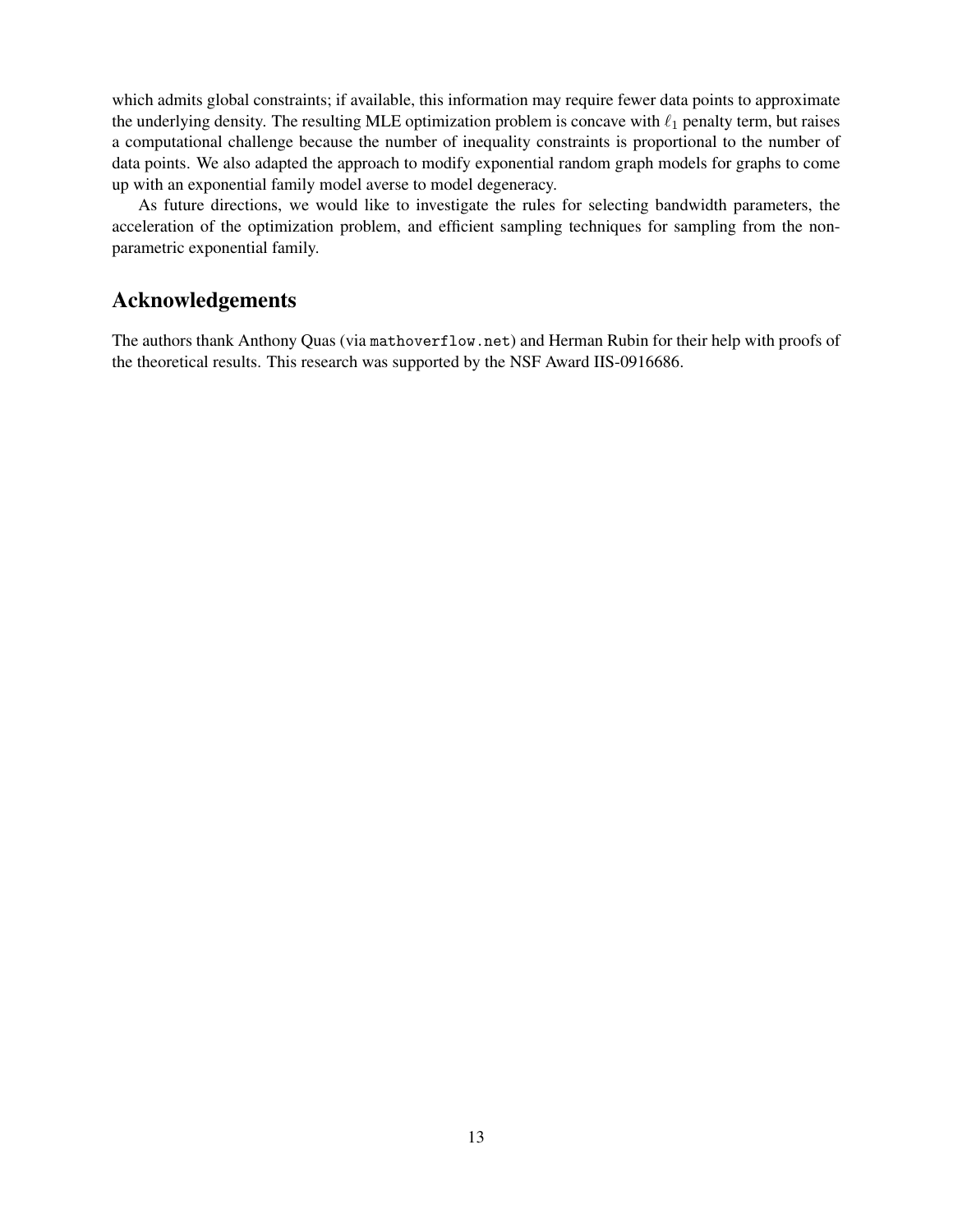# <span id="page-15-0"></span>References

- F. Bach, R. Jenatton, J. Mairal, and G. Obozinski. Convex optimization with sparsity-inducing norms. In S. Sra, S. Nowozin, and S. J. Wright., editors, *Optimization for Machine Learning*, chapter 2. MIT press, 2011.
- O. Barndorff-Nielsen. *Information and Exponential Families in Statistical Theory*. Wiley, New York, 1978.
- R. E. Bellman. *Dynamic Programming*. Princeton University Press, 1957.
- L. D. Brown. *Fundamentals of Statistical Exponential Families*, volume 9 of *Lecture Notes Monograph Series*. Institute of Mathematical Statistics, Hayward, CA, 1986.
- A. Caimo and N. Friel. Bayesian inference for exponential random graph models. *ArXiv e-prints*, July 2010.
- M. Dudik, S.J. Phillips, and R.E. Schapire. Maximum entropy density estimation with generalized regularization and an application to species distribution modeling. *Journal of Machine Learning Research*, 8: 1217–1260, Jun 2007.
- O. Frank and D. Strauss. Markov graphs. *Journal of the American Statistical Association*, 81(395), September 1986.
- C. J. Geyer and E. A. Thompson. Constrained monte carlo maximum likelihood for dependent data. *Journal of the Royal Statistical Society*, 54(3):pp. 657–699, 1992.
- P. Gleiser and L. Danon. List of edges of the network of jazz musicians. *Adv. Complex Syst. 6,565*, 2003.
- S. Goodreau. Advances in exponential random graph (p) models applied to a large social network. *Social Networks*, 29(2):231–248, May 2007. ISSN 03788733.
- R. Guimera, L. Danon, A. Diaz-Guilera, F. Giralt, and A. Arenas. List of edges of the network of email interchanges between members of the univeristy rovira i virgili (tarragona). *Physics Review E*, 68  $(065103(R))$ , 2003.
- M. S. Handcock. Assessing degeneracy in statistical models of social networks. Technical Report 39, Center for Statistics and the Social Sciences, University of Washington, 2003.
- M. S. Handcock, D. R. Hunter, C. T. Butts, S. M. Goodreau, and M. Morris. statnet: Software tools for the representation, visualization, analysis and simulation of network data. *Journal of Statistical Software*, 24(3), 2008.
- K. Harris. The national longitudinal study of adolescent health (addhealth), waves i & ii, 1994–1996; wave iii, 2001–2002, 2008.
- P. W. Holland and S. Leinhardt. An exponential family of probability distributions for directed graphs (with discussion). *American Statistical Association*, 76(373), 1981.
- D. R. Hunter and M.S. Handcock. Inference in curved exponential family models for networks. *ASA, Journal of Computational and Graphical Statistics*, 15(2), 2006.
- D. R. Hunter, M. S. Handcock, C. T. Butts, S. M. Goodreau, and M. Morris. ergm: A package to fit, simulate and diagnose exponential-family models for networks. *Journal of Statistical Software*, 24(3), 2008.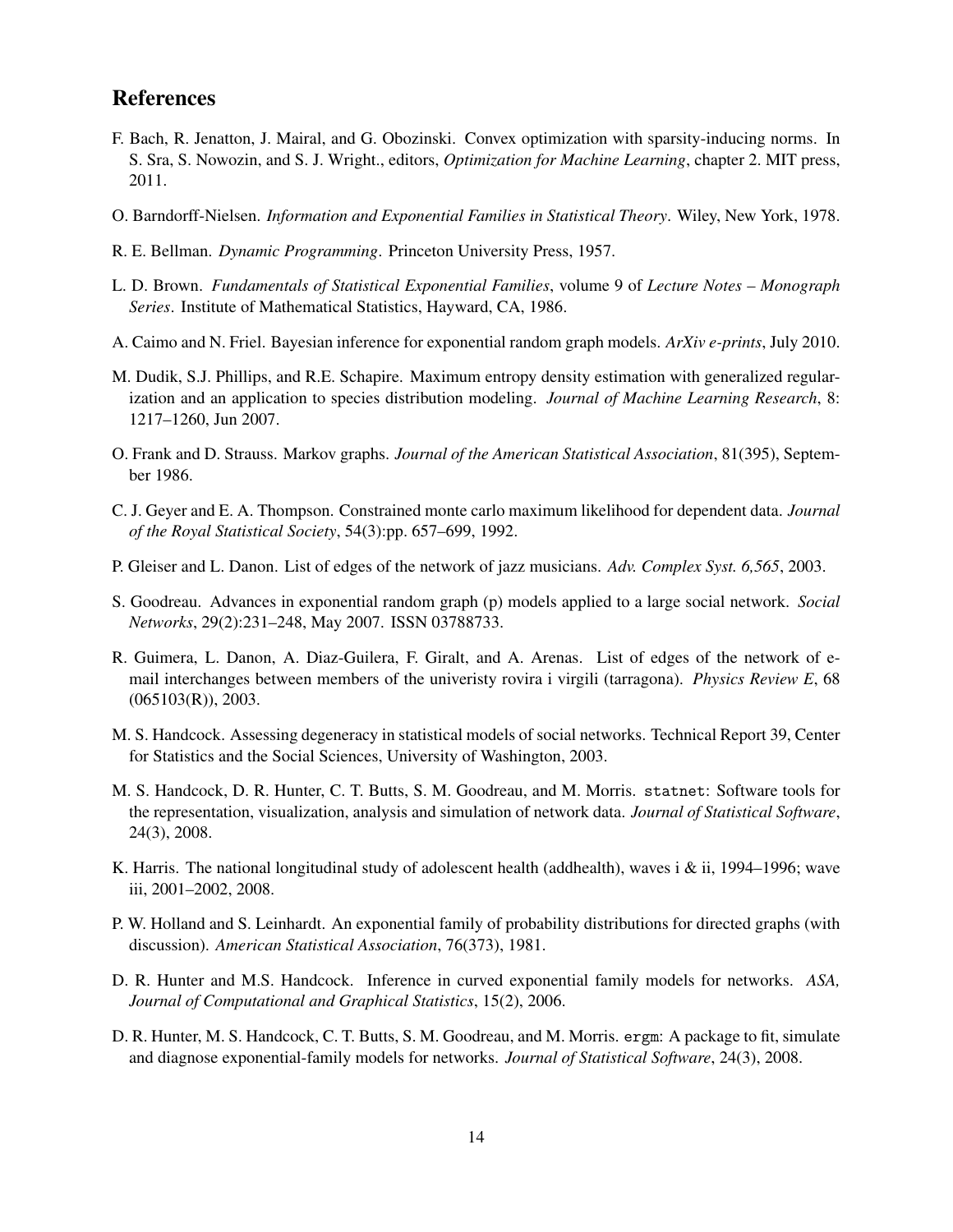- <span id="page-16-0"></span>I. H. Jin and F. Liang. Fitting social network models using varying truncation stochastic approximation MCMC algorithm. *Journal of Computational and Graphical Statistics*, In Press, 2012.
- D. Lunga and S. Kirshner. Generating similar graphs from spherical features. In *Ninth Workshop on Mining and Learning with Graphs (MLG'11)*, San Diego, CA, August 2011.
- D. Lusseau, K. Schneider, O. J. Boisseau, P. Haase, E. Slooten, and Dawson S. M. The bottlenose dolphin community of Doubtful Sound features a large proportion of long-lasting associations. *Behavioral Ecology and Sociobiology*, 54, 2003.
- S. Moreno and J. Neville. An Investigation of the Distributional Characteristics of Generative Graph Models. In *Proceedings of the 1st Workshop on Information in Networks*, February 2009.
- É. A. Nadaraya. On Non-Parametric Estimates of Density Functions and Regression Curves. *Theory of Probability and its Applications*, 10:186–190, 1965.
- J. Nocedal and S. J. Wright. *Numerical Optimization*. Springer Series in Operations Research. Springer, 2nd edition, 2006.
- E. Parzen. On Estimation of a Probability Density Function and Mode. *The Annals of Mathematical Statistics*, 33(3):1065–1076, 1962.
- A. Rinaldo, S. E. Fienberg, and Y. Zhou. On the geometry of discrete exponential families with application to exponential random graph models. *Electronic Journal of Statistics*, 3:446–484, 2009.
- G. Robins, P. Pattison, Y. Kalish, and D. Lusher. An introduction to exponential random graph  $(p^*)$  models for social networks. *Social Networks*, 29(2):173 – 191, 2007a.
- G. Robins, T. Snijders, P. Wang, M. Handcock, and P. Pattison. Recent developments in exponential random graph (p\*) models for social networks. *Social Networks*, 29(2):192 – 215, 2007b.
- H. L. Royden. *Real Analysis*. Prentice Hall, 3rd edition, 1988.
- S. Shalev-Shwartz and A. Tewari. Stochastic methods for  $l_1$  regularized loss minimization. *Journal of Machine Learning Research*, 12:1865–1892, June 2011.
- A. W. van der Vaart. *Asymptotic Statistics*. Cambridge Series in Statistical and Probabilistic Mathematics. Cambridge University Press, 1998.
- M. J. Wainwright and M. I. Jordan. Graphical models, exponential families, and variational inference. *Foundations and Trends in Machine Learning*, 1(1-2):1–305, 2008.
- S. Wasserman and P. Pattison. Logit models and logistic regression for social networks: An introduction to Markov graphs and p\* model. *Psychometrii*, 61(3), September 1996.
- S. Wasserman and G. Robins. An introduction to random graphs, dependence graphs, and p\*,. In P. J. Carrington, J. Scott, and S. Wasserman, editors, *Models and Methods in Social Network Analysis*. Cambridge University Press, 2004.
- T. Wu and K. Lange. Coordinate descent algorithms for lasso penalized regression. *The Annals of Applied Statistics*, 2(1):224–244, March 2008.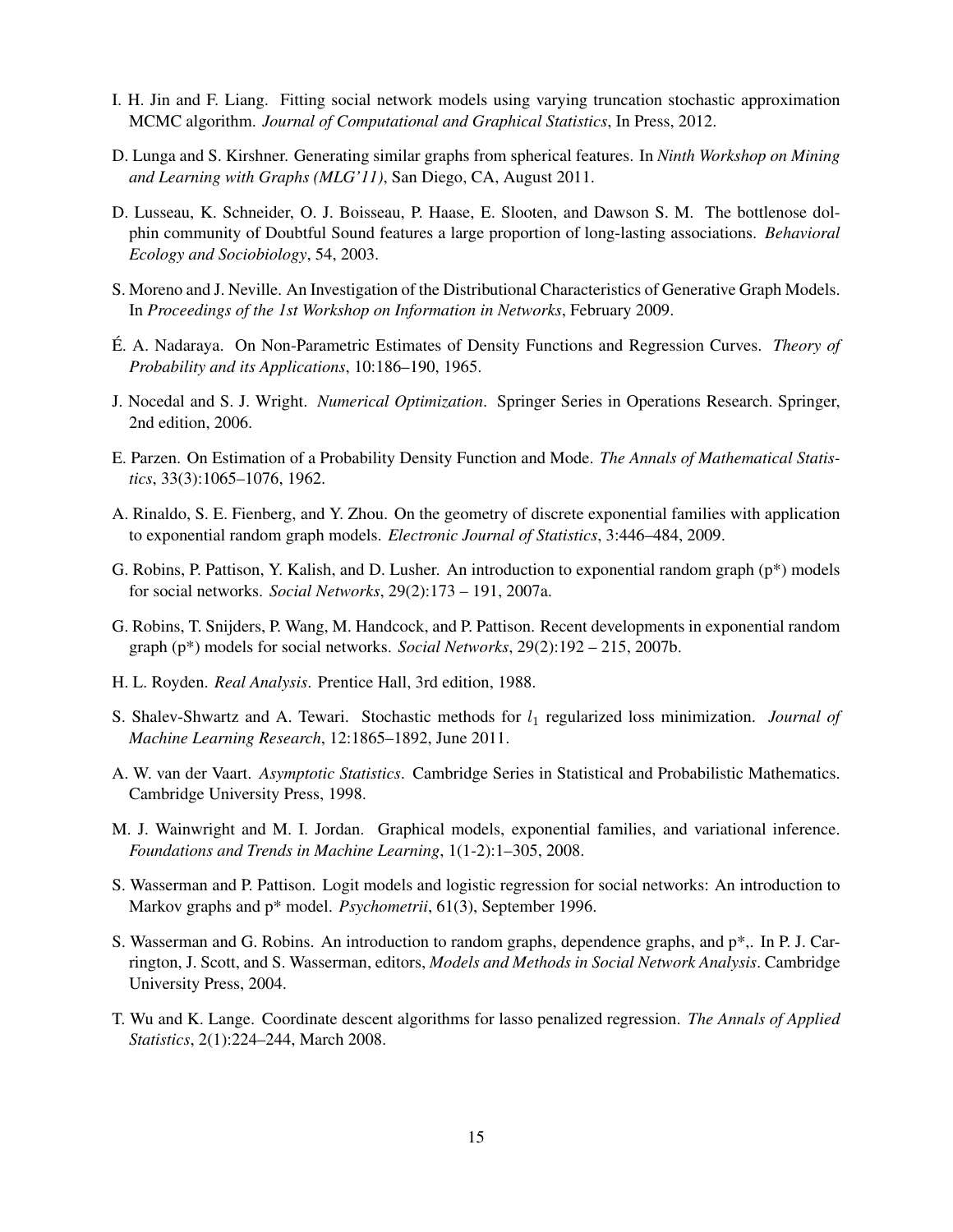# <span id="page-17-0"></span>A Proofs

### A.1 Theorem [3.1](#page-6-0)

To prove Theorem [3.1,](#page-6-0) let's take a closer look at the augmented constraints. First consider the augmented statistics  $t_a^{i,\star}$  for sample  $x^i$ .

Lemma A.1.  $E_{\hat{f}_n(\boldsymbol{x}|\boldsymbol{x}^{1:n})}\left[t_a^i\left(\boldsymbol{x}\right)\right] = f_n^{KDE}\left(\boldsymbol{x}^i|\boldsymbol{x}^{1:n}\right)$ 

*Proof.*

$$
E_{\hat{f}_n(\boldsymbol{x}|\boldsymbol{x}^{1:n})}\left[t_a^i\left(\boldsymbol{x}\right)\right]=\frac{1}{n}\sum_{j=1}^nK_{\mathbf{H}}\left(\boldsymbol{x}^i;\boldsymbol{x}^j\right)=f_n^{KDE}\left(\boldsymbol{x}^i|\boldsymbol{x}^{1:n}\right),
$$

i.e., the augmented statistics are the KDE estimates for samples  $x^1 \dots x^n$  respectively. [Parzen](#page-16-0) [\(1962\)](#page-16-0) proved the pointwise convergence of KDEs and [Nadaraya](#page-16-0) [\(1965\)](#page-16-0) proved the uniform convergence for KDEs under further assumptions. We include the first half of [\(Nadaraya, 1965,](#page-16-0) Theorem 1) below since it is essential for proving both Theorem [3.1](#page-6-0) and Theorem [3.2.](#page-7-0)

**Theorem A.2.** Let  $\overline{f}_n^{KDE}$  $\int_{n}^{KDE}(\bm{x})=E_{f(\bm{y}^{1:n})}\left[f_{n}^{KDE}\left(\bm{x}|\bm{y}^{1:n}\right)\right]$  be the expected value of the KDE density given sample points  $y^{1:n} \stackrel{i.i.d}{\sim} f$ .

*Suppose*  $K_H(x)$  :  $x \in \mathcal{X} \to \mathbb{R}$  *is a function of bounded variation and*  $f(x)$  *is a uniformly continuous density function, and the series*  $\sum_{n=1}^{\infty} e^{-\gamma n} |H|$  *converges for every positive value of*  $\gamma$ *.* 

Then 
$$
f_n^{KDE}
$$
 ( $\boldsymbol{x} | \boldsymbol{x}^{1:n}$ )  $\stackrel{a.s.}{\rightarrow} \overline{f}_n^{KDE}$  ( $\boldsymbol{x}$ ) uniformly on  $\mathcal{X}$ .  
That is,  $\sup_{\boldsymbol{x} \in \mathcal{X}} \left| f_n^{KDE}(\boldsymbol{x}) - \overline{f}_n^{KDE}(\boldsymbol{x}) \right| \stackrel{a.s.}{\rightarrow} 0$ .

*Remark* 1. It is helpful to note that given  $x^1 \dots x^n \stackrel{i.i.d}{\sim} f$ ,

$$
\overline{f}_{n}^{KDE}(\boldsymbol{x}^{i}) = \int_{\boldsymbol{x}^{1}... \boldsymbol{x}^{n}} \prod_{j=1}^{n} f(\boldsymbol{x}^{j}) \frac{1}{n} \sum_{j=1}^{n} K_{\mathbf{H}}(\boldsymbol{x}^{i}; \boldsymbol{x}^{j}) d \boldsymbol{x}^{1} ... \boldsymbol{x}^{n}
$$
\n
$$
= \frac{1}{n} \sum_{j=1}^{n} \int_{\boldsymbol{x}^{j} \in \mathcal{X}} K_{\mathbf{H}}(\boldsymbol{x}^{i}; \boldsymbol{x}^{j}) f(\boldsymbol{x}^{j}) d \boldsymbol{x}^{j} = \int_{\boldsymbol{x} \in \mathcal{X}} K_{\mathbf{H}}(\boldsymbol{x}^{i}; \boldsymbol{x}) f(\boldsymbol{x}) d \boldsymbol{x} = E_{f} [t_{a}^{i}(\boldsymbol{x})].
$$

**Theorem [3.1](#page-6-0)** For a density  $f(x) \in \mathcal{EF}_t$ , with domain space X, feature space H, and canonical parameters  $\lambda \in \mathcal{C} \in \mathbb{R}^d$ . Suppose  $x^1, \ldots, x^n \triangleq x^{1:n}$  is a sequence of independent and identical random vectors drawn from f. Let  $f_n^{NE}\left(\boldsymbol{x}|\hat{\boldsymbol{\theta}}_n,\boldsymbol{x}^{1:n}\right) \in \mathcal{NEF}_{\boldsymbol{s}}$  be the MLE solution of [\(5\)](#page-5-0)  $\hat{\boldsymbol{\theta}}_n = \left(\tilde{\boldsymbol{\lambda}}_n, \tilde{\boldsymbol{\lambda}}_{a,n}\right)$ , with all  $\beta_i = \beta > 0, i = 1, \dots, n$ . Assuming

- 1.  $\mathcal{X}$  is compact,
- 2.  $t$  is continuous,
- 3.  $\mathcal{EF}_t$  is a family of uniformly equicontinuous functions w.r.t x,
- 4. Kernel K has bounded variation and has a bandwidth parameter H such that the series  $\sum_{n=1}^{\infty} e^{-\gamma n|\mathbf{H}|}$ converges for every positive value of  $\gamma$ ,

then as  $n \to \infty$ ,  $\tilde{\lambda}_{a,n}^i \stackrel{p}{\to} 0$ ,  $\forall i = 1, \ldots, n$  and  $\tilde{\lambda}_n \stackrel{p}{\to} \lambda$ .

 $\Box$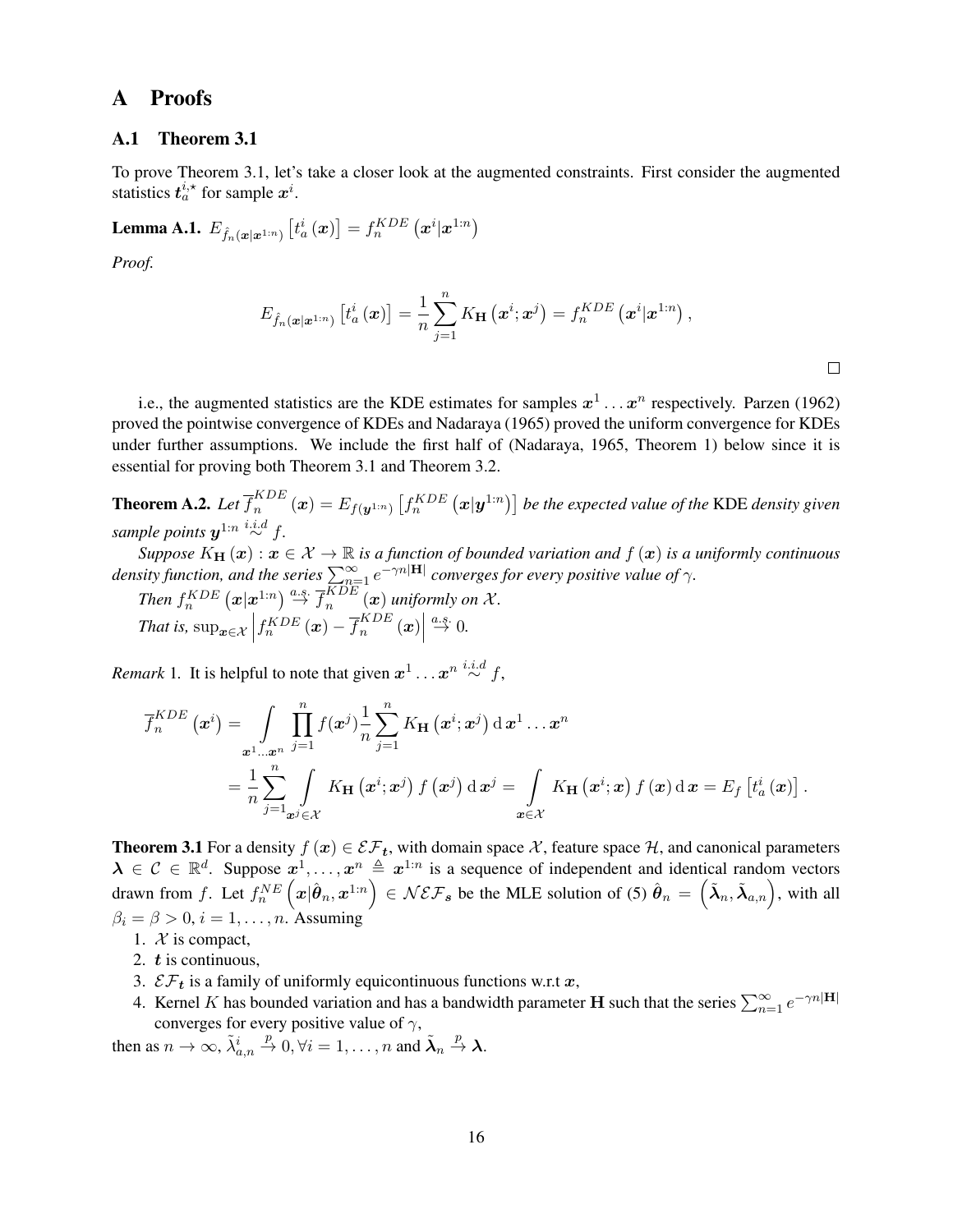<span id="page-18-0"></span>*Proof.* Consider the estimated densities  $f_n^E\left(\bm{x}|\hat{\bm{\lambda}}_n\right) \in \mathcal{EF}_{\bm{t}}$  and  $f_n^{NE}\left(\bm{x}|\hat{\bm{\theta}}_n,\bm{x}^{1:n}\right) \in \mathcal{NEF}_{\bm{s}}$ .

MLE for regular exponential families converges in probability to the true values of parameters,  $\hat{\lambda}_n \stackrel{p}{\to} \lambda$ . (e.g. [Wainwright and Jordan, 2008,](#page-16-0) Chapter 6),(e.g. [van der Vaart, 1998,](#page-16-0) Chapter 5.2)

Since  $f(x|\lambda)$  is continuous w.r.t  $\lambda$ , given any  $x \in \mathcal{X}$ ,  $f_n^E(x|\hat{\lambda}_n) \stackrel{p}{\to} f(x|\lambda)$ . Because  $\mathcal{EF}_t$  is an equicontinuous family, and X is compact, according to [\(Royden, 1988,](#page-16-0) Problem 9.6),  $f_n^E \stackrel{p}{\to} f$  uniformly on  $\mathcal{X}$ .

Thus given any  $\delta, \beta > 0$ , there exists N s.t. when  $n > N$ ,  $\forall x \in \mathcal{X}$ ,  $P(\left|f_n^E(x|\hat{\lambda}_n) - f(x|\lambda)\right| > \frac{\beta}{2})$  $\frac{1}{2})$  <  $\delta$ . Then, we have

$$
P\left(\left|E_{f_n^E(\boldsymbol{x}|\hat{\boldsymbol{\lambda}}_n)}\left[t_a^i(\boldsymbol{x})\right] - E_f\left[t_a^i(\boldsymbol{x})\right]\right| > \frac{\beta}{2}\right) = P\left(\int_{\boldsymbol{x}\in\mathcal{X}}\left|f_n^E\left(\boldsymbol{x}|\hat{\boldsymbol{\lambda}}_n\right) - f\left(\boldsymbol{x}|\boldsymbol{\lambda}\right)\right|t_a^i(\boldsymbol{x})\,\mathrm{d}\,\boldsymbol{x} > \frac{\beta}{2}\right) \\
\leq P\left(\int_{\boldsymbol{x}\in\mathcal{X}}\sup_{\boldsymbol{x}\in\mathcal{X}}\left|f_n^E\left(\boldsymbol{x}|\hat{\boldsymbol{\lambda}}_n\right) - f\left(\boldsymbol{x}|\boldsymbol{\lambda}\right)\right|t_a^i(\boldsymbol{x})\,\mathrm{d}\,\boldsymbol{x} > \frac{\beta}{2}\right) \\
= P\left(\sup_{\boldsymbol{x}\in\mathcal{X}}\left|f_n^E\left(\boldsymbol{x}|\hat{\boldsymbol{\lambda}}_n\right) - f\left(\boldsymbol{x}|\boldsymbol{\lambda}\right)\right| > \frac{\beta}{2}\right) \\
<\delta.
$$

Thus for all  $x^i \in \mathcal{X}$ , given any  $\delta_1, \frac{\beta}{2} > 0$ , there exist  $N_1$ , such that when  $n > N_1$ ,

$$
P\left(\left|E_{f_n^E(\boldsymbol{x}|\hat{\boldsymbol{\lambda}}_n)}\left[t_a^i(\boldsymbol{x})\right] - E_f\left[t_a^i(\boldsymbol{x})\right]\right| > \frac{\beta}{2}\right) < \delta_1.
$$

Meanwhile, since we have  $E_{\hat{f}_n(x|x^{1:n})}\left[t^i_a(x)\right]$  for the box constraints in [\(5\)](#page-5-0), we would like to have

$$
E_{\hat{f}_n(\boldsymbol{x}|\boldsymbol{x}^{1:n})}\left[t_a^i\left(\boldsymbol{x}\right)\right] \rightarrow E_f\left[t_a^i\left(\boldsymbol{x}\right)\right]
$$

for any  $x^i \in \mathcal{X}$  uniformly as well. This is satisfied under assumptions of Theorem [A.2.](#page-17-0) Then we would have

$$
E_{\hat{f}_n\left(\boldsymbol{x}|\boldsymbol{x}^{1:n}\right)}\left[t_a^i\left(\boldsymbol{x}\right)\right]\overset{a.s.}{\rightarrow}E_f\left[t_a^i\left(\boldsymbol{x}\right)\right]
$$

for all  $i = 1...n$ . Because almost sure convergence implies convergence in probability, we have: for all  $x^i \in \mathcal{X}$ , given any  $\delta_2$ ,  $\frac{\beta}{2} > 0$ , there exists  $N_2$ , s.t. when  $n > N_2$ ,

$$
P\left(\left|E_{\hat{f}_n(\boldsymbol{x}|\boldsymbol{x}^{1:n})}\left[t_a^i(\boldsymbol{x})\right] - E_f\left[t_a^i(\boldsymbol{x})\right]\right| > \frac{\beta}{2}\right) < \delta_2.
$$

Thus using Triangle Inequality and Boole Inequality, when  $n > N = \max(N_1, N_2)$ ,

$$
P\left(\left|E_{\hat{f}_n(\boldsymbol{x}|\boldsymbol{x}^{1:n})}\left[t_a^i\left(\boldsymbol{x}\right)\right]-E_{f_n^E\left(\boldsymbol{x}|\hat{\boldsymbol{\lambda}}_n\right)}\left[t_a^i\left(\boldsymbol{x}\right)\right]\right|>\beta\right)\leq \delta_1+\delta_2.
$$

This means that the additional constraints will be matched by  $[\hat{\lambda}, 0]$  in probability. Because  $\hat{\lambda}_n$  is the solution to [\(3\)](#page-3-0) without the additional constraints, thus it will have smaller KL divergence (larger entropy) than  $\hat{\theta}_n$ . Therefore  $[\hat{\lambda}_n, 0]$  is bound to be the MLE solution to [\(5\)](#page-5-0). Since  $\hat{\lambda}_n \stackrel{p}{\rightarrow} \lambda$ , we have  $\tilde{\lambda}_{a,n}^i \stackrel{p}{\rightarrow} 0$ ,  $\forall i =$  $1, \ldots, n$  and  $\tilde{\lambda}_n \stackrel{p}{\rightarrow} \lambda$ .  $\Box$ 

*Remark* 2. It can be noted that a sufficient condition for  $\mathcal{EF}_t$  to be an equicontinuous exponential family is that  $\mathcal X$  and  $\mathcal C$  are both compact. Since in reality, we rarely deal with probability density functions with infinite density values, the conditions for Theorem [3.1,](#page-6-0) though look restrictive, do not constrain the application domain much. However, since for any regular exponential family the canonical parameter space is open [\(Brown, 1986,](#page-15-0) Theorem 3.6), this means Theorem [3.1](#page-6-0) for non-parametric exponential family works only on a closed subset  $\mathcal{C}$ , of the original canonical parameter space.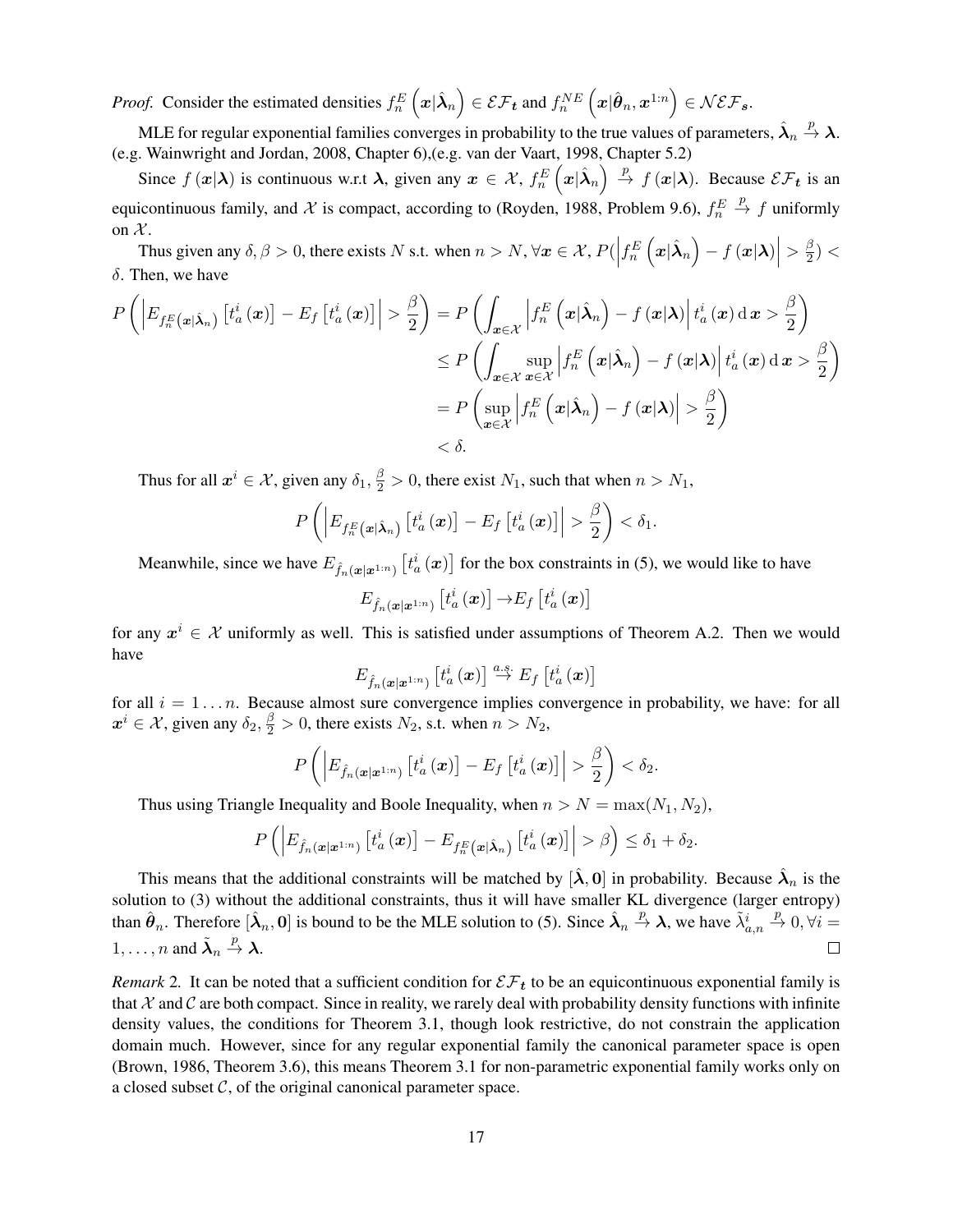### <span id="page-19-0"></span>A.2 Theorem [3.2](#page-7-0)

To prove the pointwise convergence result for our non-parametric exponential family, we rely on the convergence of KDEs and Triangle Inequalities. We start off by introducing several lemmas.

**Lemma A.3.** Let  $\tilde{f}_n^{KDE}(x) = E_{f_n^{NE}}(y^{1:n}|\hat{\theta}_n, x^{1:n}) \left[ f_n^{KDE}(x|y^{1:n}) \right]$  be the expected value of the KDE density given sample points  $\bm{y}^{1:n}\stackrel{i.i.d}{\sim} f^{NE}_n\left(\bm{x}|\hat{\bm{\theta}}_n,\bm{x}^{1:n}\right)$ . Then  $\tilde{f}^{KDE}_n\left(\bm{x}^i\right)=E_{f^{NE}_n\left(\bm{x}|\hat{\bm{\theta}}_n,\bm{x}^{1:n}\right)}\left[t^i_a\left(\bm{x}\right)\right]$ .

*Proof.* Similar as Remark [1,](#page-17-0)

$$
\tilde{f}_{n}^{KDE}(\boldsymbol{x}^{i}) = \int_{\boldsymbol{x}^{1}... \boldsymbol{x}^{n}} \prod_{j=1}^{n} f_{n}^{NE}(\boldsymbol{x}^{j}) \frac{1}{n} \sum_{j=1}^{n} K_{\mathbf{H}}(\boldsymbol{x}^{i}; \boldsymbol{x}^{j}) d \boldsymbol{x}^{1} ... \boldsymbol{x}^{n}
$$
\n
$$
= \frac{1}{n} \sum_{j=1}^{n} \int_{\boldsymbol{x}^{j} \in \mathcal{X}} K_{\mathbf{H}}(\boldsymbol{x}^{i}; \boldsymbol{x}^{j}) f_{n}^{NE}(\boldsymbol{x}^{j}) d \boldsymbol{x}^{j} = \int_{\boldsymbol{x} \in \mathcal{X}} K_{\mathbf{H}}(\boldsymbol{x}^{i}; \boldsymbol{x}) f_{n}^{NE}(\boldsymbol{x}) d \boldsymbol{x}
$$
\n
$$
= E_{f_{n}^{NE}(\boldsymbol{x})} [\dot{t}_{a}^{i}(\boldsymbol{x})].
$$

 $\Box$ 

A pointwise convergence result for the expected KDE density can be found in [Parzen](#page-16-0) [\(1962\)](#page-16-0):

**Theorem A.4.** Suppose  $f(x)$  is any probability density function which is continuous at point  $x^0$ . Let  $\overline{f}_n^{KDE}$  $\int_{n}^{KDE}$   $(x) = E_{f(y^{1:n})}\left[f_{n}^{KDE}(x|y^{1:n})\right]$  be the expected value of the KDE density given sample points  $\boldsymbol{y}^{1:n}\overset{i.i.d}{\sim}f.$ 

 $Suppose\ K_{\mathbf{H}}\left(\boldsymbol{x}\right): \boldsymbol{x}\in\mathcal{X}\subset\mathbb{R}^{m}\rightarrow\mathbb{R}$  is a probability density function which satisfies:

$$
\sup_{\boldsymbol{x}\in\mathcal{X}}K_{\mathbf{H}}\left(\boldsymbol{x}\right)<\infty,\tag{9}
$$

$$
\lim_{\|\mathbf{x}\|\to\infty} K_{\mathbf{H}}\left(\mathbf{x}\right) \prod_{i=1}^{m} \mathbf{x}_i = 0, \tag{10}
$$

$$
\lim_{n \to \infty} |\mathbf{H}|^{\frac{1}{2}} = 0. \tag{11}
$$

*Then*  $\lim_{n\to\infty} \overline{f}_n^{KDE}$  $\binom{KDE}{n}\left(\boldsymbol{x}^0\right)=f\left(\boldsymbol{x}^0\right).$ 

That is, the expected KDE density at continuity point  $x^0$  converges to the sampling probability density *function*  $f$  *at*  $\boldsymbol{x}^0$ .

**Corollary A.5.** Given a sample  $x^i$ ,  $\lim_{n\to\infty} E_{f_n^NE(x)}$   $[t^i_a(x)] = f_n^{NE}(x^i)$  if  $K_H(x)$  is continuous and [\(9\)](#page-18-0)*,*(10)*,*(11) *are satisfied.*

*Proof.* If  $K_H(x)$  is continuous, then  $f_n^{NE}$  satisfies Theorem A.4's conditions for f. Combining Lemma A.3, we have then have Corollary A.5.  $\Box$ 

In addition, we have the mean-square convergence of the KDE density stated in [Parzen](#page-16-0) [\(1962\)](#page-16-0) as well: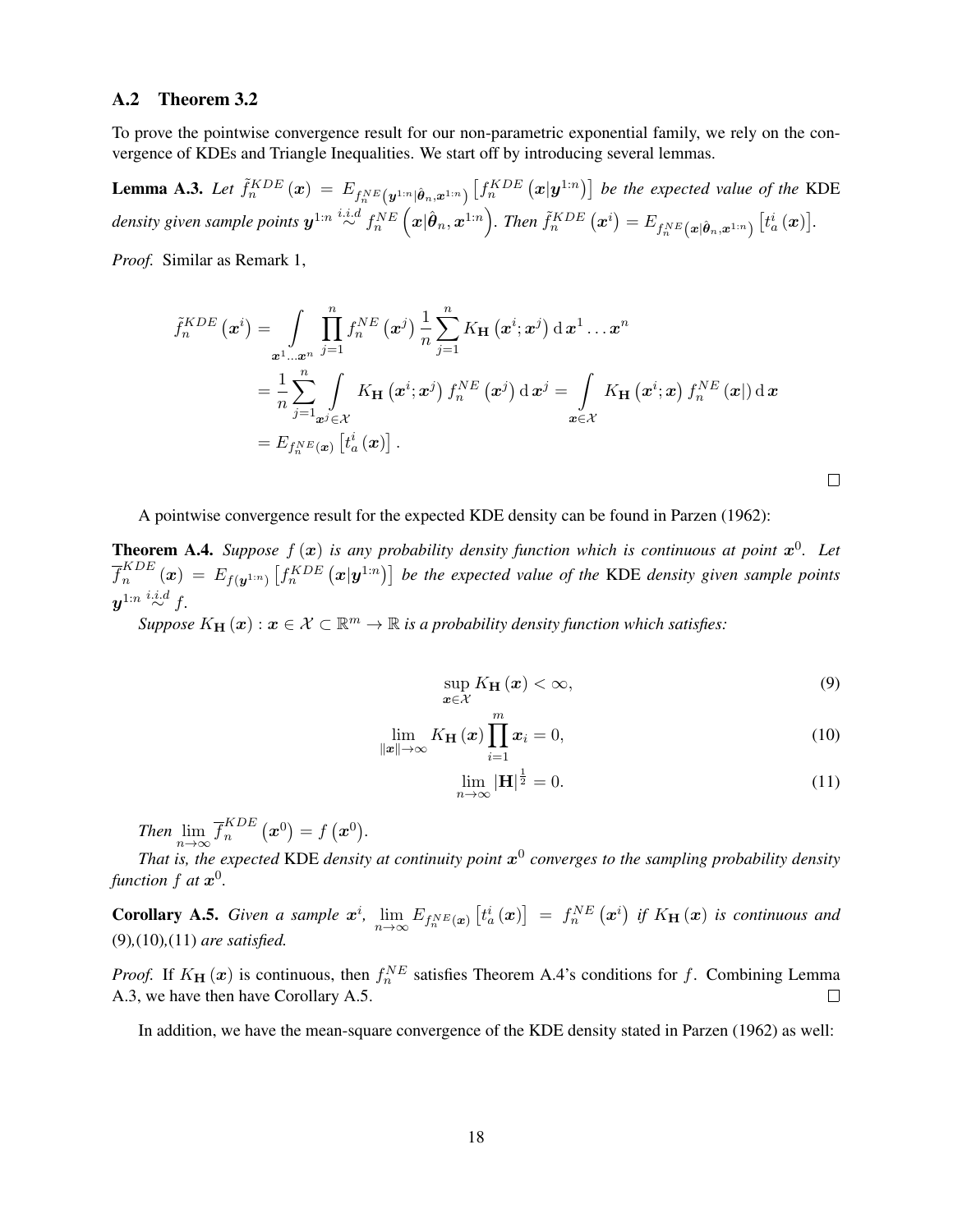<span id="page-20-0"></span>**Theorem A.6.** *Suppose*  $K_{\bf H}(\bm x): \bm x \in \mathcal X \subset \mathbb R^m \to \mathbb R$  is a probability density function which in addition to [\(9\)](#page-18-0)*,*[\(10\)](#page-19-0)*,*[\(11\)](#page-19-0)*, also satisfies:*

$$
\lim_{n \to \infty} n |\mathbf{H}|^{\frac{1}{2}} = \infty \tag{12}
$$

 $\Box$ 

and  $f\left(\boldsymbol{x}\right)$  is probability density function which is continuous at point  $\boldsymbol{x}^{0}.$ 

 $\text{Then } \lim_{n \to \infty} E_{f(\boldsymbol{x}^{1:n})} \left[ \left( f_n^{KDE} \left( \boldsymbol{x}^0 | \boldsymbol{x}^{1:n} \right) - f \left( \boldsymbol{x}^0 \right) \right)^2 \right] = 0.$ 

That is, the KDE density at continuity point  $x^0$  converges in mean square to the true density  $f$  at  $x^0$ .

### Lemma A.7.

$$
f_{n}^{NE}\left(\boldsymbol{x}^{i}\right)\overset{p}{\rightarrow}f\left(\boldsymbol{x}^{i}\right)
$$

*if*

- *1.*  $K_{\mathbf{H}}(\boldsymbol{x})$  *is continuous,*
- *2. and* [\(9\)](#page-18-0)*,*[\(10\)](#page-19-0)*,*[\(11\)](#page-19-0)*,*(12) *are satisfied,*
- *3. and*  $\lim_{n\to\infty}\beta_i=0, \forall i=1...n$ .

*Proof.* By the Triangle Inequality,

$$
\left|f_n^{NE}\left(\boldsymbol{x}^i\right) - f\left(\boldsymbol{x}^i\right)\right| \leq \left|f_n^{NE}\left(\boldsymbol{x}^i\right) - \tilde{f}_n^{KDE}\left(\boldsymbol{x}^i\right)\right| + \left|f_n^{KDE}\left(\boldsymbol{x}^i\right) - f\left(\boldsymbol{x}^i\right)\right| + \left|\tilde{f}_n^{KDE}\left(\boldsymbol{x}^i\right) - f_n^{KDE}\left(\boldsymbol{x}^i|\boldsymbol{x}^{1:n}\right)\right|.
$$

Fix  $\xi, \zeta > 0$ . Find  $N_1$  using Corollary [A.5,](#page-19-0) $N_2$  using Theorem [A.6,](#page-19-0)  $N_3$  by the schedule of  $\beta$  s.t.

$$
P\left(\left|f_n^{NE}\left(\boldsymbol{x}^i\right)-\tilde{f}_n^{KDE}\left(\boldsymbol{x}^i\right)\right|>\xi/3\right)<\zeta/3,
$$
\n
$$
P\left(\left|f_n^{KDE}\left(\boldsymbol{x}^i\right)-f\left(\boldsymbol{x}^i\right)\right|>\xi/3\right)<\zeta/3,
$$
\n
$$
P\left(\left|\tilde{f}_n^{KDE}\left(\boldsymbol{x}^i\right)-f_n^{KDE}\left(\boldsymbol{x}^i|\boldsymbol{x}^{1:n}\right)\right|>\xi/3\right)<\zeta/3,
$$

for all  $n \ge N_1$ ,  $n \ge N_2$ , and  $n \ge N_3$ , respectively. Set  $N = \max\{N_1, N_2, N_3\}$ . Then by Boole Inequality, when  $n > N$ ,

$$
P\left(\left|f_n^{NE}\left(\boldsymbol{x}^i\right)-f\left(\boldsymbol{x}^i\right)\right|>\xi\right)\leq P\left(\left|f_n^{NE}\left(\boldsymbol{x}^i\right)-\tilde{f}_n^{KDE}\left(\boldsymbol{x}^i\right)\right|>\xi/3\right)\\
+P\left(\left|f_n^{KDE}\left(\boldsymbol{x}^i|\boldsymbol{x}^{1:n}\right)-f\left(\boldsymbol{x}^i\right)\right|>\xi/3\right)\\
+P\left(\left|\tilde{f}_n^{KDE}\left(\boldsymbol{x}^i\right)-f_n^{KDE}\left(\boldsymbol{x}^i|\boldsymbol{x}^{1:n}\right)\right|>\xi/3\right)<\zeta.
$$

So  $\forall \xi > 0$ ,  $\lim_{n \to \infty} P\left( \left| f_n^{NE}\left(\boldsymbol{x}^i\right) - f\left(\boldsymbol{x}^i\right) \right| > \xi \right) = 0$ .

**Lemma A.8.** *Given any uniformly continuous probability density function*  $f : \mathcal{X} \to \mathbb{R}$ *, and n samples*  $\boldsymbol{x}^1\ldots\boldsymbol{x}^n\stackrel{i.i.d}{\sim}f.$   $\forall \xi > 0$ , if we draw a new sample  $\boldsymbol{x}\sim f,$ 

$$
\lim_{n\to\infty} P\left(\left|f\left(\boldsymbol{x}\right)-f\left(\boldsymbol{x}^{\arg\min_{i=1..n} \|\boldsymbol{x}-\boldsymbol{x}^i\|}\right)\right|>\xi\right)=0.
$$

*Proof.* Since f is uniformly continuous, given any  $\xi > 0$ , there exists  $\varepsilon > 0$ , s.t.  $\forall x, y \in \mathcal{X}$  and  $||x - y|| < \infty$  $\epsilon$ , we have  $|f(\mathbf{x}) - f(\mathbf{y})| < \xi$ . Therefore, let A be the event  $|f(\mathbf{x}) - f(x^{\arg\min_{i=1..n} ||\mathbf{x} - \mathbf{x}^i||})| > \xi$ , let B be the event  $\parallel$  $\|\boldsymbol{x} - \boldsymbol{x}^{\arg\min_{i=1..n} \|\boldsymbol{x} - \boldsymbol{x}^i\|}\| > \varepsilon$  then  $A \subset B$ . Thus  $P(A) < P(B)$ , i.e.

$$
P\left(\left|f\left(\boldsymbol{x}\right)-f\left(\boldsymbol{x}^{\text{arg}\min_{i=1..n}\left\|\boldsymbol{x}-\boldsymbol{x}^{i}\right\|}\right)\right|>\xi\right)\varepsilon\right).
$$